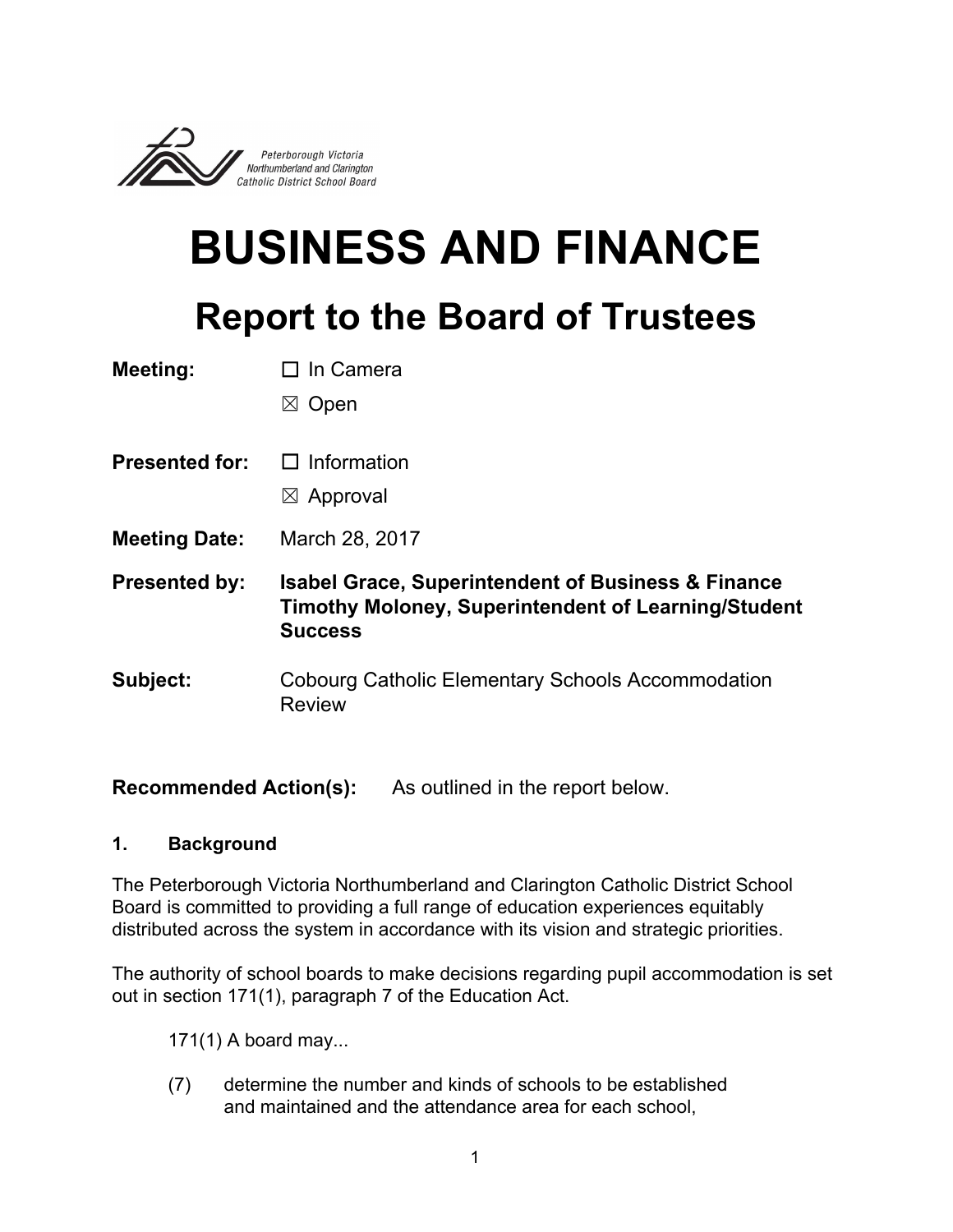and close schools in accordance with policies established by the board from guidelines issued by the Minister.

The Board has established and approved Policy 109 – Pupil Accommodation Review which provides a framework for pupil accommodation reviews that is consistent and aligns with the Ministry of Education Guidelines.

#### **2. Purpose**

As part of the overall strategic management of the Board's teaching and learning resources and facilities, and in consideration of long-range planning, Administration has identified relevant conditions that support an accommodation review for the Catholic elementary schools in Cobourg, Ontario. The ultimate goal of the Accommodation Review is to improve the infrastructure and learning environments for students and staff. and improve the utilization of the board's facilities.

## **3. Accommodation Review Guidelines and Policy**

General Overview of the Process:

- Administration makes recommendations to the Board of Trustees that a Pupil Accommodation Review be completed where there is potential for consolidation.
- Administration presents, as identified under the Ministry of Education Pupil Accommodation Review Guidelines, the Initial Staff Report (School Viability Report) to the Board of Trustees.
- The Initial Staff Report will contain one or more options to address the accommodation issue(s).
- Based on the Initial Staff Report and supporting administrative recommendations, the Board of Trustees may approve a resolution that begins the Accommodation Review process.
- The Accommodation Review process for a particular groups of schools will complete its work within the timelines set out in Administrative Procedure 109.

A number of conditions supporting a consolidation of St.Joseph CES, St.Michael CES and Notre Dame CES and the closure of St.Michael CES exist. As noted in Policy 109, these are as follows:

| <b>Accommodation Review</b><br><b>Conditions</b>                                           | <b>Application to Cobourg</b>                                                        |
|--------------------------------------------------------------------------------------------|--------------------------------------------------------------------------------------|
| Enrolment is declining or low and no<br>improvement is forecast in the next five<br>vears: | Enrolment has declined, but is somewhat stable at<br>the moment and into the future. |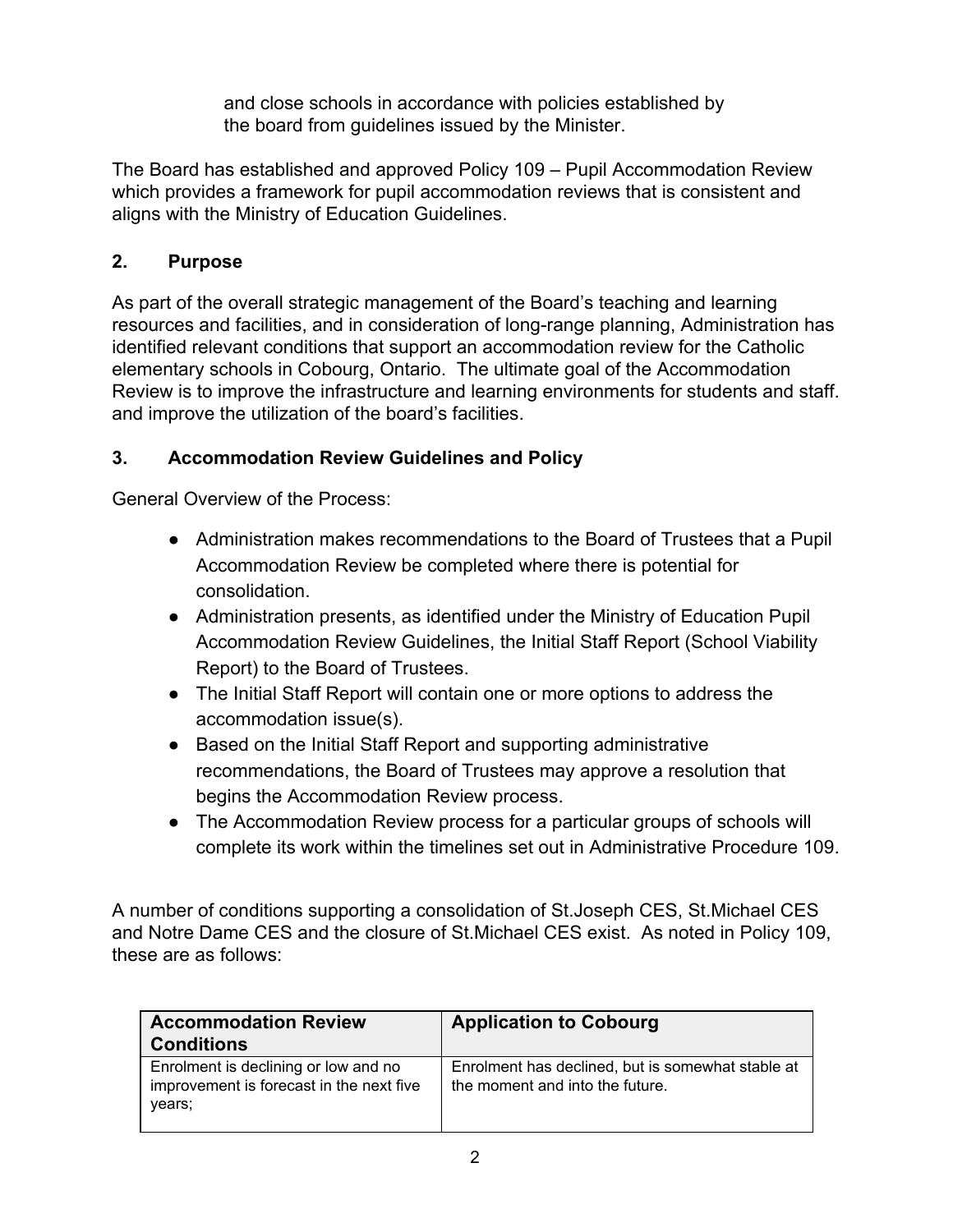| The buildings require significant five<br>year capital or maintenance<br>expenditures;                            | Yes - While the facilities have been maintained on<br>a timely basis, the age and condition of St. Michael<br>CES and Notre Dame CES, indicate significant<br>capital expenditures are recommended in the next<br>five to ten year period.                                       |
|-------------------------------------------------------------------------------------------------------------------|----------------------------------------------------------------------------------------------------------------------------------------------------------------------------------------------------------------------------------------------------------------------------------|
| Low enrolment is an impediment to<br>school organization, instructional<br>programming, and/or program offerings; | Yes - Interim decisions with respect to supporting<br>improved class organization have been made for<br>the English students at St. Michael CES. Utilization<br>at St. Joseph is lower than the other schools and<br>multiple combined grades continue at all of the<br>schools. |
| Alternatives would result in school                                                                               | Yes - Primary savings would be from facility                                                                                                                                                                                                                                     |
| operating cost savings;                                                                                           | operations and maintenance and the potential                                                                                                                                                                                                                                     |
|                                                                                                                   | overall reduction of staffing requirements due to a<br>more efficient allocation of resources.                                                                                                                                                                                   |
| Closure of a school is in the best                                                                                | Yes - From a long-term planning point of view,                                                                                                                                                                                                                                   |
| interests of the overall school system.                                                                           | effective use of system resources and effective                                                                                                                                                                                                                                  |
|                                                                                                                   | delivery of program.                                                                                                                                                                                                                                                             |
| The social, cultural, and recreational use                                                                        | Yes - There is limited community use of the                                                                                                                                                                                                                                      |
| of the facility by the community can be                                                                           | facilities, which can continue to be accommodated                                                                                                                                                                                                                                |
| accommodated in other facilities.                                                                                 | after consolidation. Other facilities in the                                                                                                                                                                                                                                     |
|                                                                                                                   | community would likely be able to accommodate<br>activities as well.                                                                                                                                                                                                             |

#### **4. Review Goals**

- 4.1 The following goals will guide the Cobourg Catholic Elementary School Accommodation Review:
	- Be faithful to the PVNCCDSB strategic plan: ensure that decisions are evidence based and responsive.
	- Determine attendance boundaries that best meet board-wide accommodation review goals, program delivery and the priorities of school communities.
- 4.2 Board-wide Accommodation Review Goals

The following goals relate to any accommodation review, whether a boundary change or school closure and must be considered in the Cobourg Catholic Elementary School Accommodation Review

- Provide the most optimal learning environment possible (consider program environments and how they support student achievement).
- Ensure efficient use of system resources by balancing enrolment and facilities:
	- o Maximize the use of Board-owned facilities over the long-term;
	- o Minimize the use of non-permanent accommodation (portables) as a long-term strategy while recognizing that it may be a good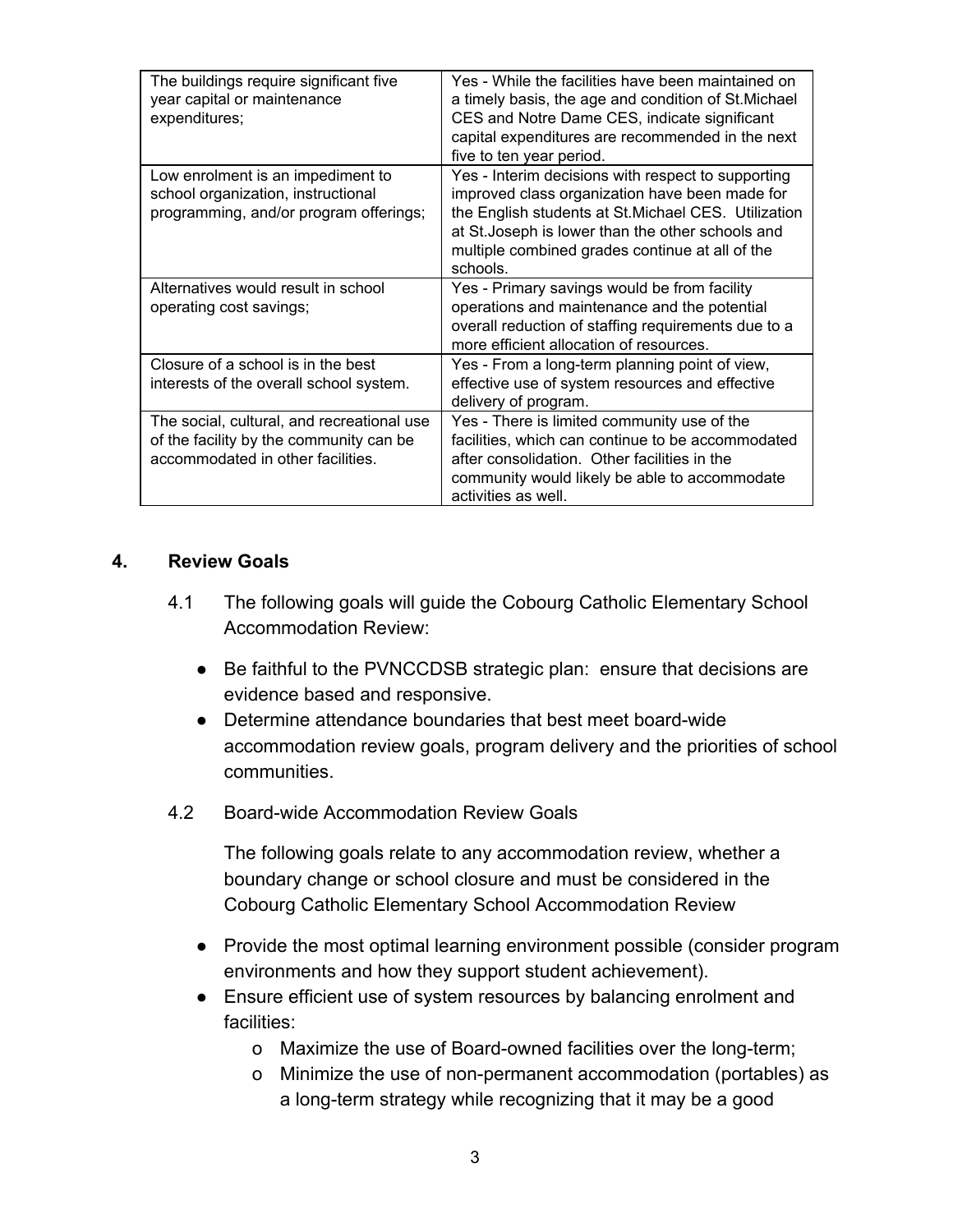short-term solution.

- Provide a long-term (5 years +) accommodation solution.
- Create boundaries that maximize the number of students that can walk to school:
	- o Consider the board's existing transportation policy and how it may be impacted by or limit accommodation scenarios.
- Provide logical attendance boundaries:
	- o Follow logical divides such as major roads, physical barriers, etc.;
	- o Recognize existing neighbourhoods, wherever possible.
- Reduce operating costs (e.g. maintenance, operations, transportation, etc.).
- Develop accommodation options with consideration for Ministry of Education capital funding formulas.
- 4.3 Cobourg Accommodation Review Goal

To address significant future capital and maintenance facility condition expenditures at both St. Michael Catholic Elementary School (CES) and Notre Dame CES, the review goal is:

- To fully utilize the St. Joseph CES (effective September 2018) via a boundary change, and;
- To close St. Michael CES and to consolidate the French Immersion program located at St. Michael CES into a new dual track replacement school at Notre Dame CES. \*\*

\*\* Subject to the Final Staff Report approval of the recommended accommodation option by the Board of Trustees, implementation of the closure of St. Michael CES would not occur until Ministry of Education approved the new replacement school and the new school has been constructed and ready to occupy.

## **5. Accommodation Review Process**

Staff are required to provide an Initial Staff Report to the Board of Trustees prior to initiating the accommodation review (this report). This report must include a recommended option. The initiation of an accommodation review based on this report is not an approval of the recommended option. However, the entire process is structured around the information contained in the Initial Staff Report.

Board staff are responsible for carrying out the accommodation review process and making recommendations to the Director of Education and Board of Trustees. The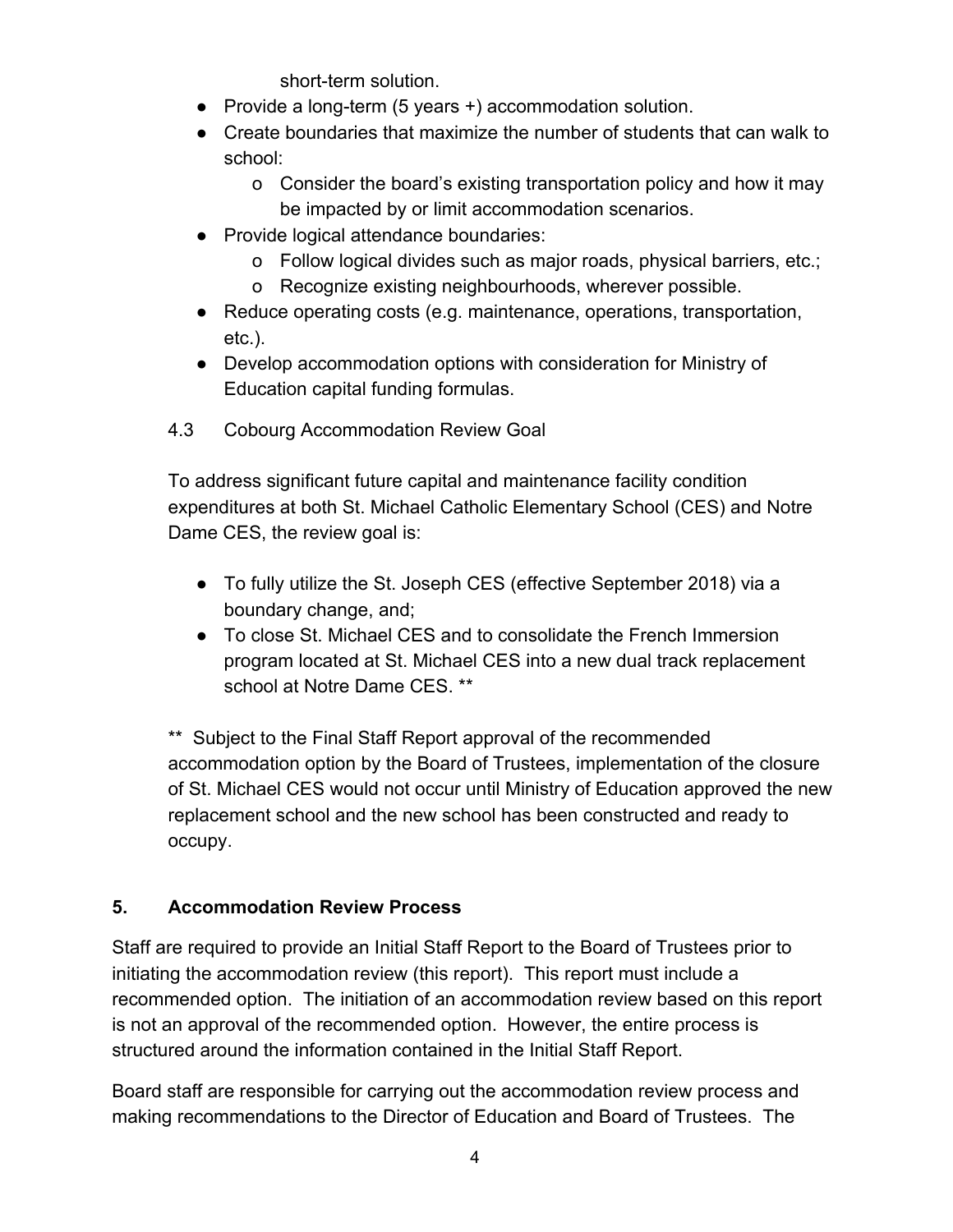Accommodation Review Committee's (ARC) role is to act as the official conduit for information shared between the school board and the school communities, to comment and seek clarification on the initial staff report, and to review materials provided by board staff. The ARC is permitted to suggest other accommodation options so long as there is supporting rationale and they fit within the scope of the review.

Two (2) public meetings are required. The first meeting must include an overview of the ARC orientation session (which is the first ARC working meeting), the Initial Staff Report with recommended options, and presentation of the School Information Profiles (SIPs).

## 5.1 Purpose of the Public Consultation Process

The purpose of the public consultation process in this accommodation review would be to solicit feedback from the community on the options presented within the Initial Staff Report (this report).

Although all options propose to close St.Michael CES, the Board would like specific input on the program changes and boundary changes contemplated in the accommodation options.

#### 5.2 Timelines

The following table outlines the proposed dates of ARC meetings, public meetings, purpose and the required timelines stipulated in the Ministry Guideline and Policy 109 for an Accommodation Review.

| <b>Date</b>  | <b>Meeting</b>           | <b>Purpose</b>                       | <b>Required</b>  |
|--------------|--------------------------|--------------------------------------|------------------|
|              |                          |                                      | <b>Timeline</b>  |
| Tuesday      | <b>Board Meeting</b>     | Initial staff report received.       |                  |
| March 28,    |                          | Board decision to initiate a         |                  |
| 2017         |                          | school closure review.               |                  |
|              |                          |                                      |                  |
| Monday       | <b>ARC Working</b>       | Discuss ARC's mandate, roles         |                  |
| May 15, 2017 | Meeting #1               | and responsibilities, and the        |                  |
| 6-8 pm       | St. Michael CES          | procedures of the ARC                |                  |
| Wednesday    | <b>ARC Working</b>       | Review initial staff report and      |                  |
| May 31, 2017 | Meeting #2               | accommodation options.               |                  |
| 6-8 pm       | St. Joseph CES           |                                      |                  |
| Monday       | <b>Public Meeting #1</b> | Overview of ARC orientation          | No fewer than 30 |
| June 5, 2017 | Notre Dame CES           | session (1 <sup>st</sup> ARC working | business days    |
| 4-7 pm       |                          | meeting). Present initial staff      | after review is  |
|              |                          | report                               | initiated        |
|              |                          | Present SIP's                        |                  |
| Wednesday    | <b>ARC Working</b>       | Review feedback from public          |                  |
| October 11,  | Meeting #3               | meeting relating to initial staff    |                  |
| 2017         | Notre Dame CES           | report and related options.          |                  |
| 6-8 pm       |                          |                                      |                  |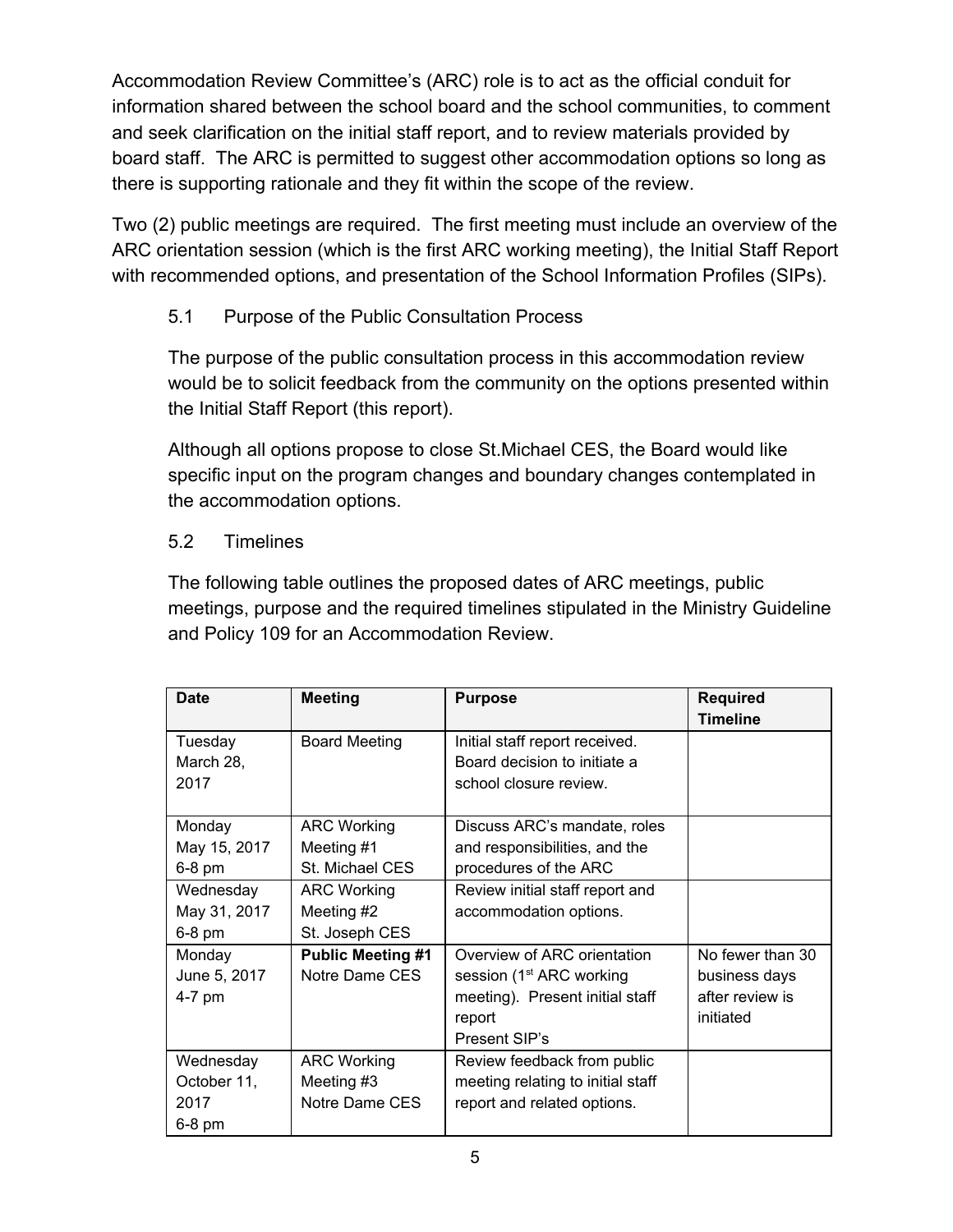| Tuesday      | <b>ARC Working</b>       | Consider adjustments to initial    |                    |
|--------------|--------------------------|------------------------------------|--------------------|
| November 7,  | Meeting #4               | staff report options and consider  |                    |
| 2017         | St. Joseph CES           | additional accommodation           |                    |
| $6-8$ pm     |                          | options and related rationale.     |                    |
| Monday       | <b>Public Meeting #2</b> | Present preferred option(s) and    | Minimum of 40      |
| November 20, | St. Michael CES          | implementation                     | business days      |
| 2017         |                          | recommendations                    | after Public       |
| 4-7 pm       |                          |                                    | Meeting #1         |
| Monday       | <b>ARC Working</b>       | Review staff's draft               |                    |
| December 18, | Meeting #5               | recommendations                    |                    |
| 2017         | Notre Dame CES           |                                    |                    |
| 6-8 pm       |                          |                                    |                    |
| Tuesday      | <b>Board meeting</b>     | <b>Presentation of Final Staff</b> | Final staff report |
| January 23,  |                          | Report                             | made public no     |
| 2018         |                          |                                    | fewer than 10      |
|              |                          |                                    | business days      |
|              |                          |                                    | before public      |
|              |                          |                                    | delegations        |
| Wednesday    | <b>Special Board</b>     | Delegations                        |                    |
| February 7,  | <b>Meeting</b>           |                                    |                    |
| 2018         |                          |                                    |                    |
| Tuesday      | <b>Board Meeting</b>     | Decision                           | No fewer than 10   |
| February 27, |                          |                                    | business days      |
| 2018         |                          |                                    | between            |
|              |                          |                                    | delegations and    |
|              |                          |                                    | final decision     |

#### **6. Rationale for an Accommodation Review**

The following outlines circumstances that explain why PVNCCDSB is initiating an accommodation review:

#### 6.1 Provincial Funding/Policy Changes

In 2014, the Ministry of Education introduced the School Board Efficiencies and Modernization (SBEM) strategy with the goal of providing incentives and supports for school boards to make more efficient use of school space.

This provincial priority has resulted in changes to funding and policy. Accordingly, it has become necessary for boards to address their excess capacity in an attempt to mitigate their financial (GSN) reductions.

There are two(2) applicable pillars of the SBEM to this school closure review:

1. In August 2014, the Ministry of Education announced a new funding envelope to recognize that for school boards to effectively and efficiently manage their excess capacity, they will need to (in some cases) right-size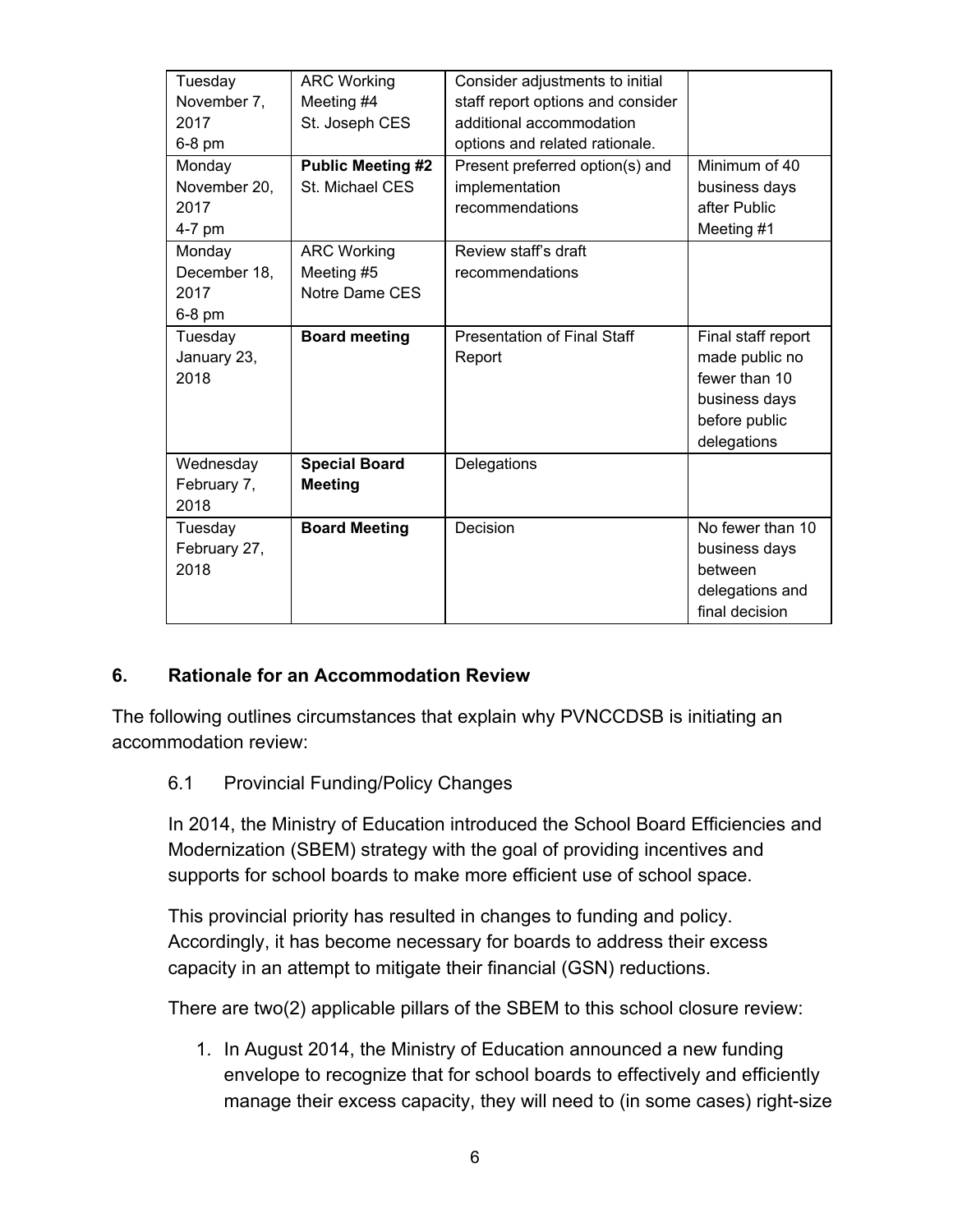their capital footprint.

- 2. In March 2015, revisions were made to the Ministry of Education Pupil Accommodation Review Guideline to allow school boards to have a more effective tool to address their needs to close and consolidate facilities, while continuing to ensure that communities have the opportunity to provide meaningful input.
- 6.2 Cobourg Elementary School Enrolment and Utilization

The following table reflects enrolment projections and utilization rates as of September 2017 based on the recently approved program changes for the French Immersion program located at St. Michael CES. (Approved by the Board of Trustees on February 28, 2017).

|                                    | O<br>т<br>G |                          | 2016-17       | 2017-18       | 2018-19       | 2022-23      | 2027-28       |
|------------------------------------|-------------|--------------------------|---------------|---------------|---------------|--------------|---------------|
| <b>Notre</b><br>Dame               | 230         | enrolment<br>utilization | 281<br>(122%) | 260<br>(113%) | 250<br>(109%) | 224<br>(97%) | 233<br>(101%) |
| St.<br><b>Michael</b><br>(FI, K-8) | 248         | enrolment<br>utilization | 216<br>(87%)  | 197<br>(79%)  | 201<br>(81%)  | 204<br>(82%) | 214<br>(86%)  |
| St.Joseph                          | 277         | enrolment<br>utilization | 137<br>(49%)  | 192<br>(69%)  | 201<br>(73%)  | 184<br>(66%) | 191<br>(68%)  |
| <b>Totals</b>                      | 755         | enrolment<br>utilization | 634<br>(84%)  | 649<br>(86%)  | 652<br>(86%)  | 612<br>(81%) | 638<br>(85%)  |

From the above 10 year projection, not all schools effectively utilize the on-the-ground (OTG) capacity and, in fact, that overall utilization of all three schools is under-utilized and there is a need to right-size the OTG.

## 6.3 Facility Condition and Capital Funding Requirements

The following is a description for each of the schools as well as a summary of facility condition and issues:

## *St. Michael CES*

The original building, which is in the east wing of the school, was constructed in 1893 and has an estimated total gross floor area of 303 m2 (3,260 ft2). In 1905, an addition was constructed at the north end of the original building. The 1905 addition has a gross floor area of approximately 334m2 (3,600 ft2). In 1952, a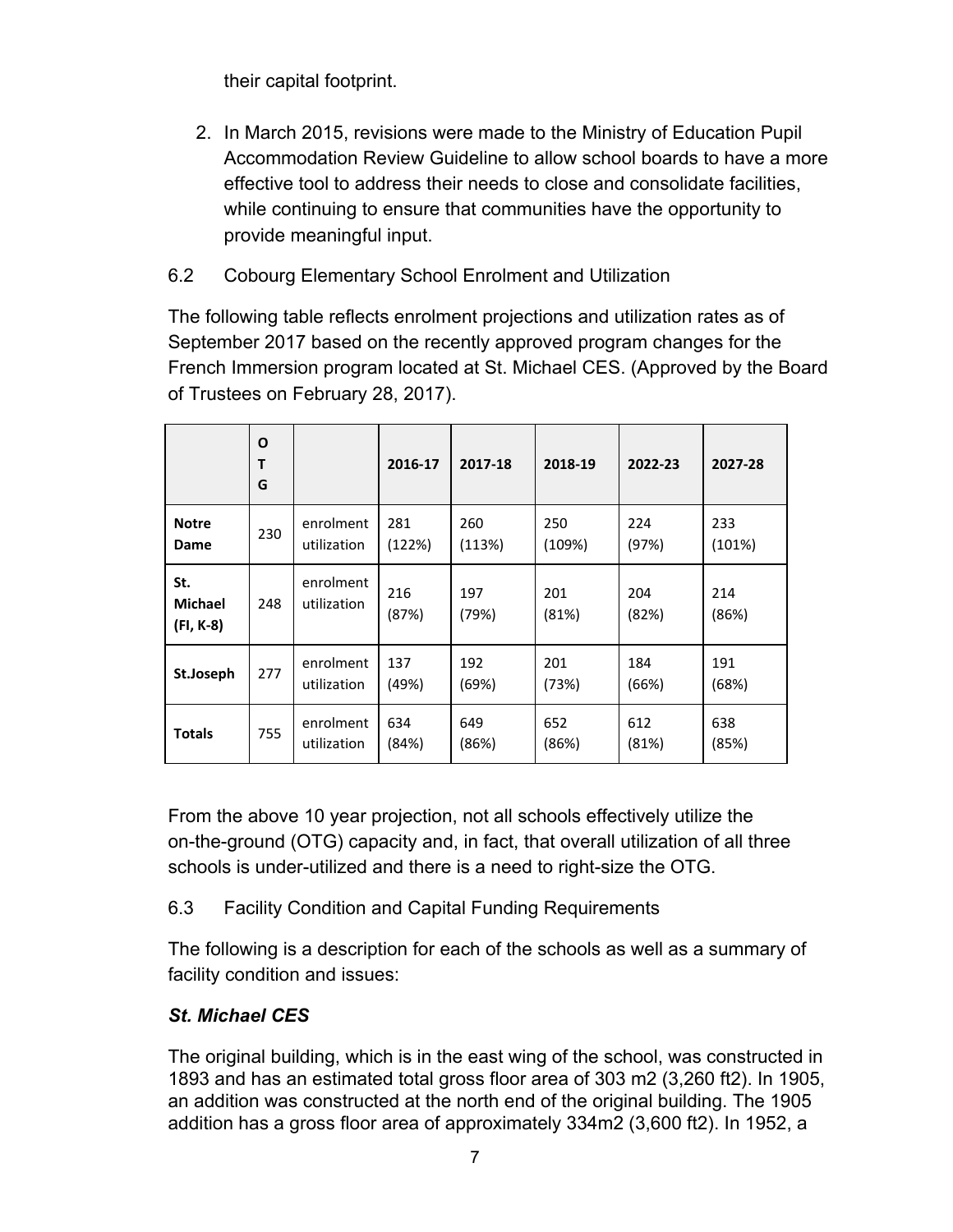split-level, two-storey building was constructed to the west of the original building/1905 addition. This section includes the gymnasium, kindergarten classrooms,washrooms, and offices. The 1952 Addition has a total area of approximately 957 m2 (10,300 ft2). The 1952 addition was then extended in 1958 for additional classrooms. This 1958 addition has an approximate area of 515 m2 (5,540 ft2). Total gross floor is 1,806 m2 (22,700 ft2).

Based on the guidelines from the referenced Ministry of Education report - Building Our Schools, Building Our Future, a significant number of the instructional spaces and operational areas are deemed to be undersized or are absent. In order to meet the suggested requirements for all the facility spaces in St. Michael Catholic Elementary School, significant reconstruction of the existing spaces and possibly the construction of additions would be required.

The site area is small at 0.59 hectares (1.46 acres) and nearly 100% hard surface.

A comment from the Ministry of Education 2013 facility condition inspections stated, "Overall the architectural components appear in fair condition, but a number of components appear worn and deteriorated, and have surpassed their anticipated service life."

This is the oldest school of the three schools under review and would be problematic to renovate to address accessibility and program design and building code requirements due to the age and configuration of the existing structures and the limited site size.

#### *Notre Dame CES*

The original building, which is the southwest portion of the school, was constructed in 1962, has an estimated total gross floor area of 557 m2 (6,000 ft2). In 1967, an addition was constructed adjacent to the east elevation of the original building. The 1967 addition has a gross floor area of approximately 1,366 m2 (14,700 ft2). Total gross floor is 1,923 m2 (20,700 ft2).

Based on the guidelines from the referenced Ministry of Education report - Building Our Schools, Building Our Future, a significant number of the instructional spaces and operational areas are deemed to be undersized or are absent. In order to meet the suggested requirements for all the facility spaces in Notre Dame Catholic Elementary School, significant reconstruction of the existing spaces and possibly the construction of additions would be required.

The site area is estimated to be 2.5 hectares. (6.2 acres)

A relocated six classroom port-a-pack was installed on the site in 2005 and is nearing the end of its anticipated life cycle.

A comment from the Ministry of Education 2013 facility condition inspections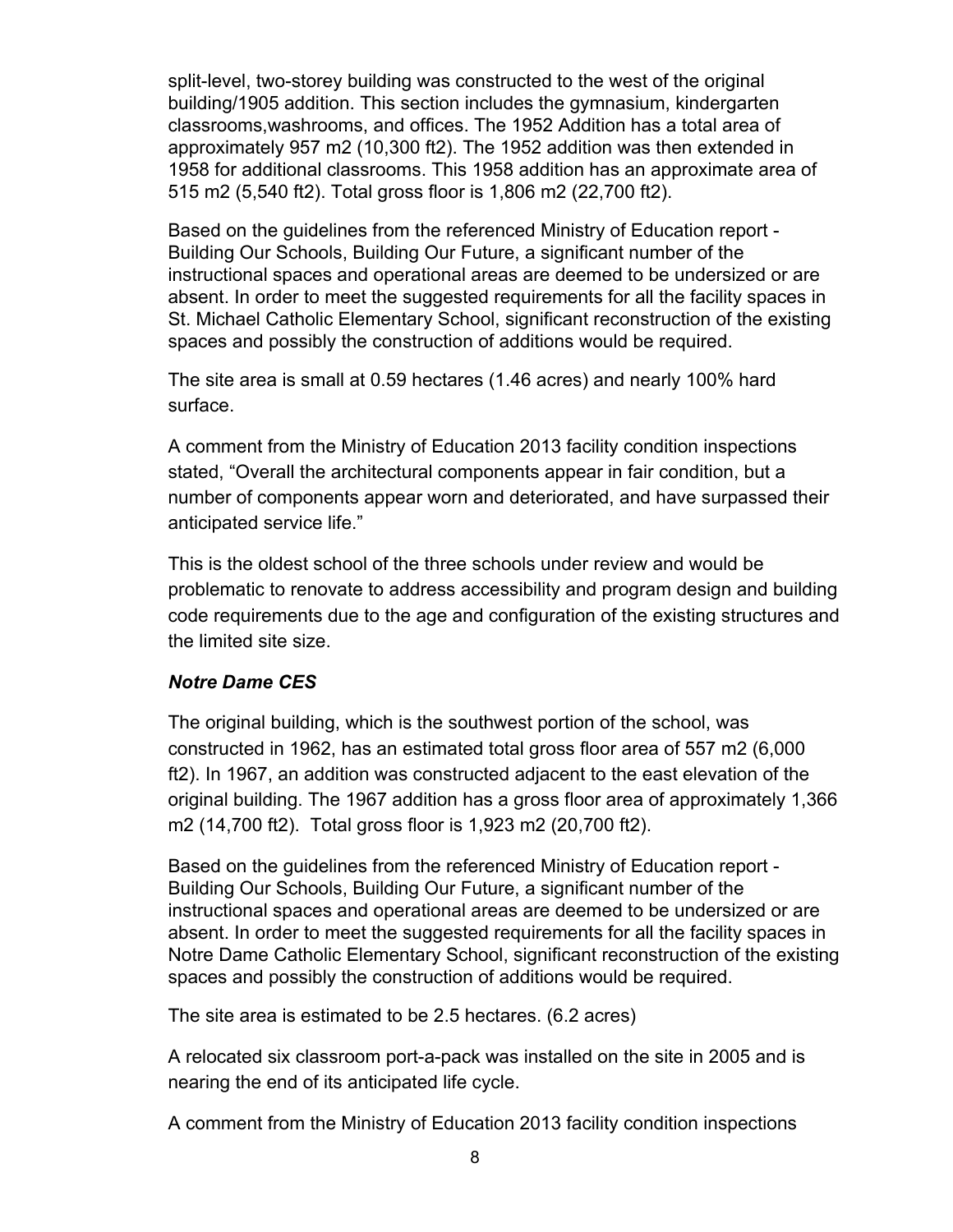stated, "Overall the architectural components appear in fair condition, but a number of components appear worn and deteriorated, and have surpassed their anticipated service life."

Notre Dame is over 50 years old. The configuration of the classrooms in a section of the school is triangular off a central square and does not meet current program design standards. Renovations are not possible due to the structural design and load-bearing capacities. The school is heated by electricity and is not energy efficient.

## *St. Joseph CES*

The original building, which is in the east wing of the school, was constructed in 1960 and has an estimated total gross floor area of 511 m2 (5,500 ft2). In 1991, an addition was constructed on the west end of the original building. The 1991 addition has a gross floor area of approximately 2,215 m2 (23,842 ft2). Total gross floor is 2,726 m2 (29,342 ft2).

St. Joseph original building is 56 years old but has been well maintained with some recent renovations. The 1991 addition represents two thirds of the school's gross area footprint and, as such, the school is a relatively new facility.

Some classrooms have been converted into specialty spaces to hold special education programs.

The site area is estimated to be 1.87 hectares (4.62 acres).

## 6.4 Facility Assessments

The Ministry of Education maintains a Facility Condition database for all schools across the province. The Ministry of Education conducts facility condition inspections of all schools by an independent engineering firm every five years. The inspection of schools is based on "as is" building and site condition assessment of all building components and their anticipated life-cycle. Upon completion of the inspections, each school is given a five year Facility Condition Index (FCI) rating and estimated capital budget component replacement needs projection for the five year forecast following the inspection. The Ministry inspection considers "as is" condition and does not take into account current program design standards, accessibility requirements under the Accessibility for Ontarians with Disability Act (AODA), energy efficiency and current building code compliance.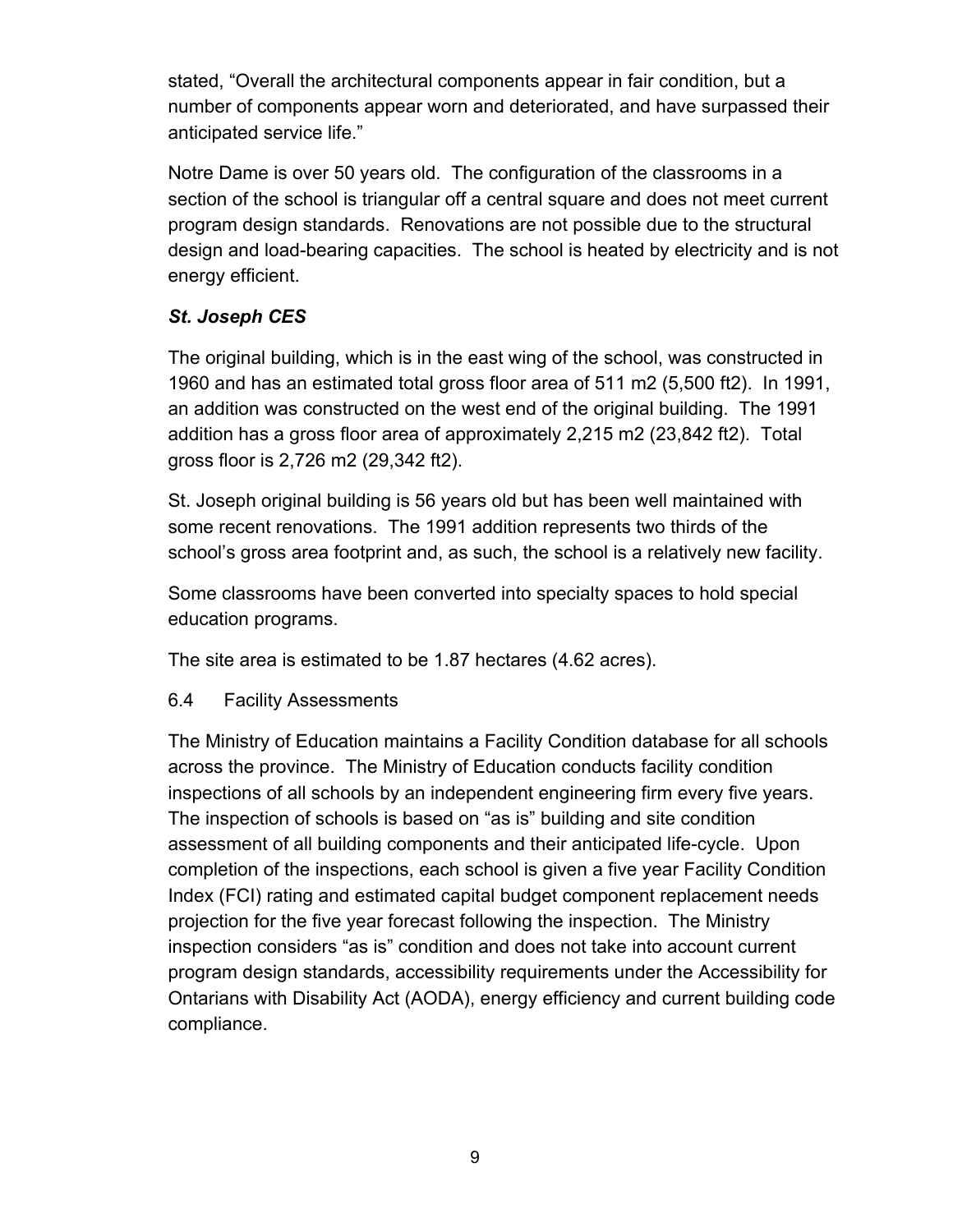The following is a summary from the Ministry of Education Facility Condition inspections conducted in 2013 (as published on Ministry of Education website):

| School          | Facility Condition Index (FCI),<br>2013 | <b>Five Year Capital Budget</b><br>Forecast (needs), 2013 |
|-----------------|-----------------------------------------|-----------------------------------------------------------|
| St. Michael CES | 23%                                     | \$1,388,139                                               |
| Notre Dame CES  | 11%                                     | 637,422<br>S                                              |
| St. Joseph CES  | 13%                                     | 784,600<br>£.                                             |

In preparation for the Initial Staff Report and to align with the accommodation review goal, and completion of the School Information Profiles (SIP), administration retained the services of an independent engineering firm to undertake an updated Integrated Facility Assessment (IFA) of St. Michael CES and Notre Dame CES.

The IFA considers not only updated "as is" facility condition, it also takes in account current program design standards, accessibility under AODA, energy efficiency and current building code compliance and projects a ten year capital budget forecast that is in alignment with the 10 year student projections. As such, the following table represents the updated 2017 Integrated Facility Assessment for the school recommended for closure (St. Michael) and the school recommended for replacement (Notre Dame). The current replacement value (CRV) for the existing schools is as published on the Ministry of Education website.

| School          | <b>Integrated Facility Assessment</b><br>(IFA) (including soft costs and<br>phasing) | Ten Year Capital Budget<br>Forecast (needs), Current<br>Replacement Value (CRV) |
|-----------------|--------------------------------------------------------------------------------------|---------------------------------------------------------------------------------|
| St. Michael CES | 126.54%                                                                              | \$7,552,548 (needs)<br>\$5,973,252 (CRV)                                        |
| Notre Dame CES  | 163%                                                                                 | \$9.353,041 (needs)<br>\$5,739,995 (CRV)                                        |

## **7. Accommodation Options**

As per the Ministry Guideline and AP109, this report includes accommodation options to address the goals of the review. There are four options contained in this report, including the staff recommended option.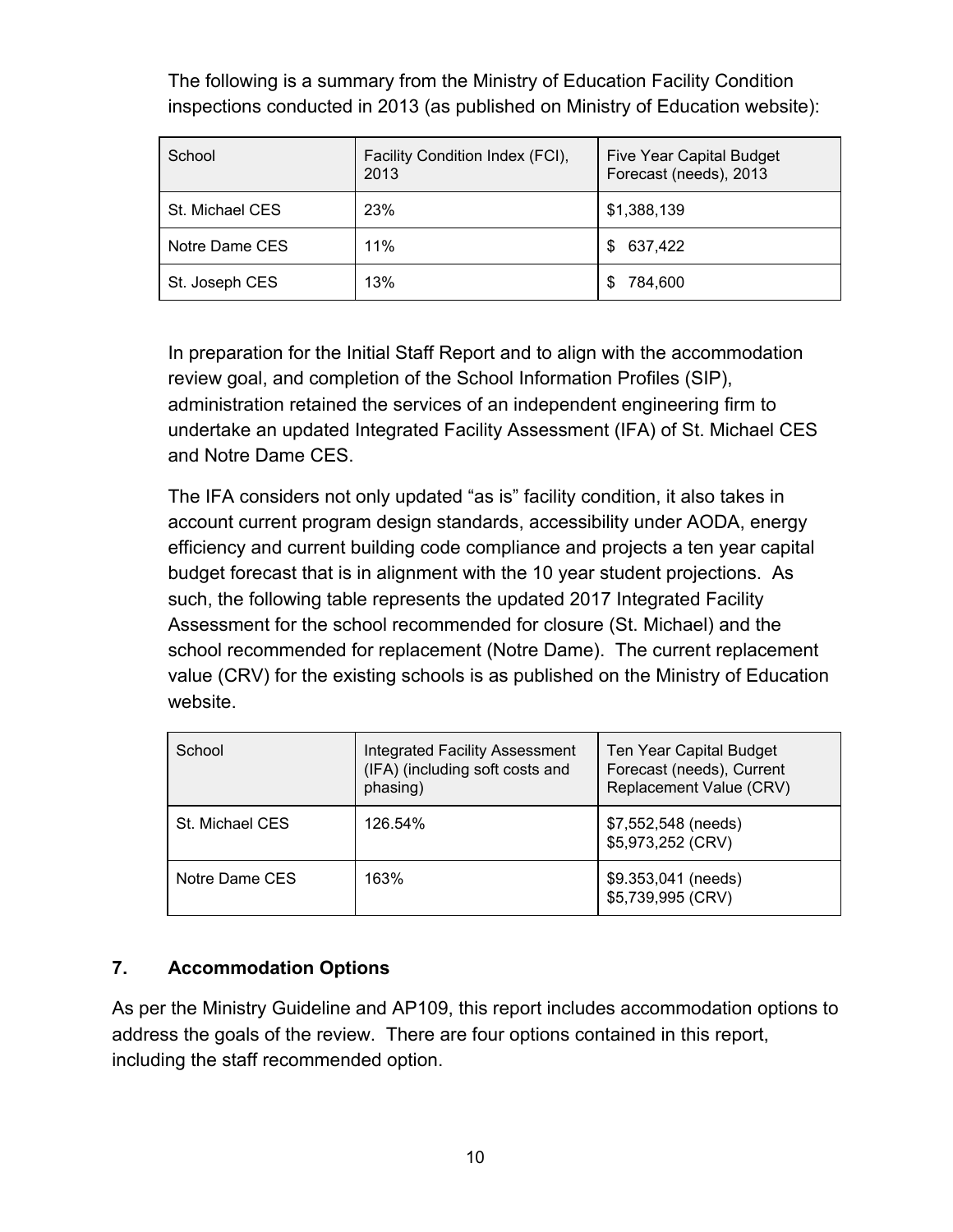There are 2 assumptions that have been made regarding the options:

- (1) That St.Michael Catholic Elementary School would remain open until such time as the physical space is available to move the students to an alternate site.
- (2) Overall transportation times are expected to remain consistent under each of the options given the proximity of the schools. It is important to note that all of the assumptions regarding transportation in this report are based on the location of 2016-17 students and current bus routing. This information should be used as an indicator only.

## **OPTION 1 (Consolidate 3 Schools into 1 School)**

This option proposes the construction of a **new replacement school** on the Notre Dame site and would result in:

- 1) the closure and transfer of St. Joseph School students to the new replacement school, joining the existing Notre Dame community; and
- 2) the closure and transfer of St.Michael school to the new replacement school, joining the existing Notre Dame community.

This will result in one dual-track English/French Immersion school in Cobourg housing students from the three former school communities. This is dependent on the Ministry of Education approval and funding of the construction of a new replacement school of sufficient size to accommodate all students.

School Boundary/Catchment changes: the former RT catchments of the three schools would be combined into one catchment area.

Advantages:

- All students would move together to the new replacement school, creating a new school community with modern and efficient learning environments and green space.
- Aligns with the Board preferential accommodation structure of dual-track programs in one site.
- The closure of St. Michael School and St.Joseph School would generate operating cost savings.
- The closure of St. Joseph School would eliminate future capital renewal needs.
- The closure of St. Michael School would eliminate significant future capital renewal needs.
- The demolition of Notre Dame School would generate operating cost savings and eliminate significant future renewal/capital needs.
- Construction of a new, more efficient structure will result in lower overall operating costs in Cobourg.
- Large student population on one site would be a significant change to the traditional structures and culture of Catholic education in Cobourg.
- Simplifies the administration of transportation and streamlines the creation of bus routes as all students will be coming to one location.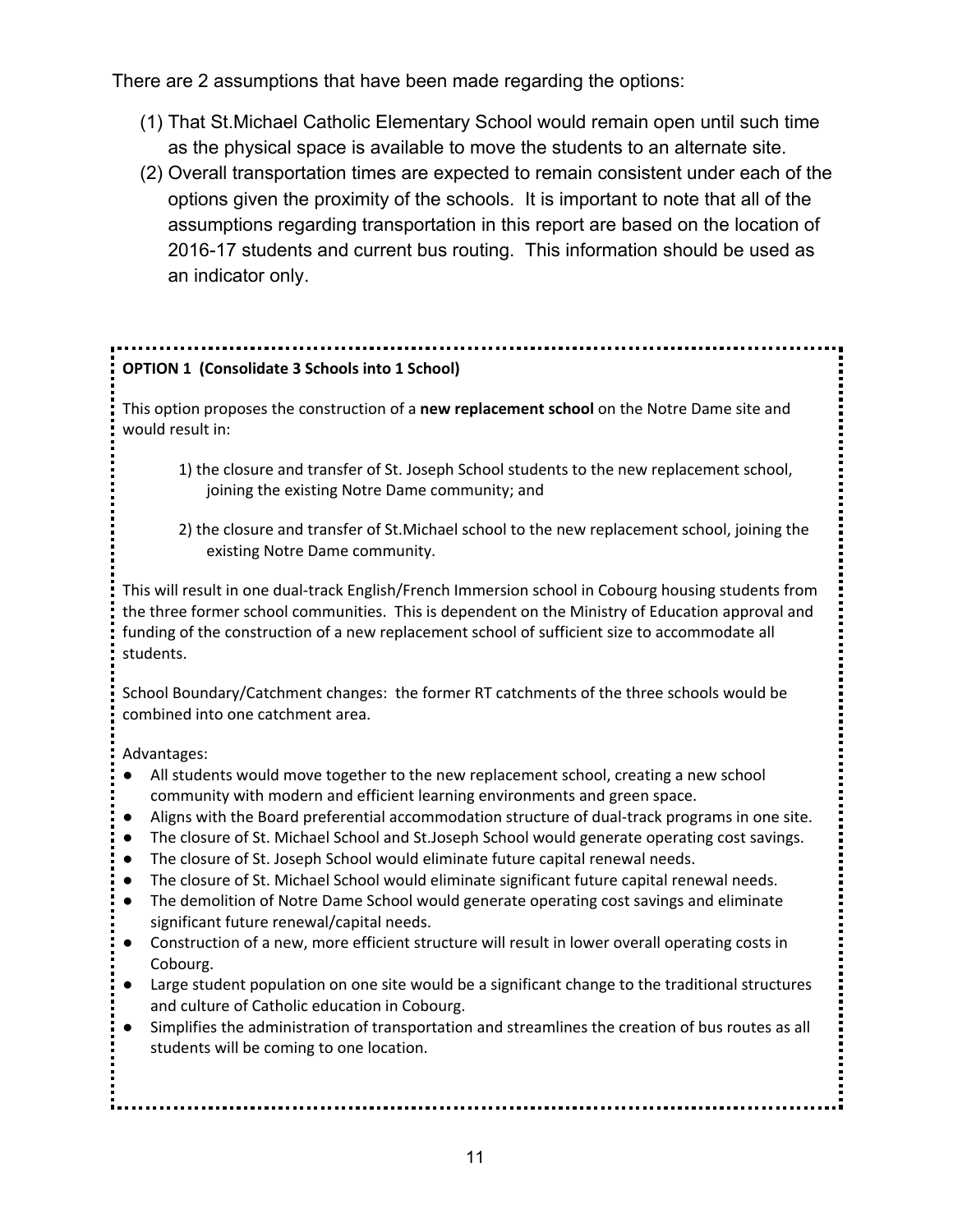Disadvantages:

- The boundary catchment area for the former St. Joseph School and former Notre Dame School would be eliminated and become part of the new Notre Dame School boundary.
- The physical site may not be of sufficient size to withstand the potential student population without continual field maintenance.
- Large student population on one site would be a significant change to the traditional structures and culture of Catholic education in Cobourg (This would be one of the largest elementary schools in the PVNC district).
- There would be only one Catholic elementary school in the City of Cobourg.
- Closure of the St. Michael School located beside a Catholic church.
- Closure of St.Joseph School, which has a favourable Facility Condition Index rating.
- The Notre Dame School community will be significantly impacted during the construction phase.
- The Board will now have two closed schools in its facility inventory to dispose of.
- Increased bussing transportation times and costs due to fewer students being able to walk to school due to two closures.
- More significant increased congestion in the neighbouring residential community to accommodate in excess of 600 students, as compared to other options.
- Requires a significant dollar investment from the Ministry of Education to construct a school facility of sufficient and appropriate size to serve the proposed student population.

| <b>Enrolment Projections and Utilization</b> |            |                        |                        |                        |                        |
|----------------------------------------------|------------|------------------------|------------------------|------------------------|------------------------|
| <b>SCHOOL</b>                                | <b>OTG</b> | 2017-18<br><b>PROJ</b> | 2018-19<br><b>PROJ</b> | 2022-23<br><b>PROJ</b> | 2027-28<br><b>PROJ</b> |
| <b>New</b><br>Replacement<br>School          | 650        | 649                    | 652                    | 612                    | 638                    |
| Utilization                                  |            | 100%                   | 100%                   | 94%                    | 98%                    |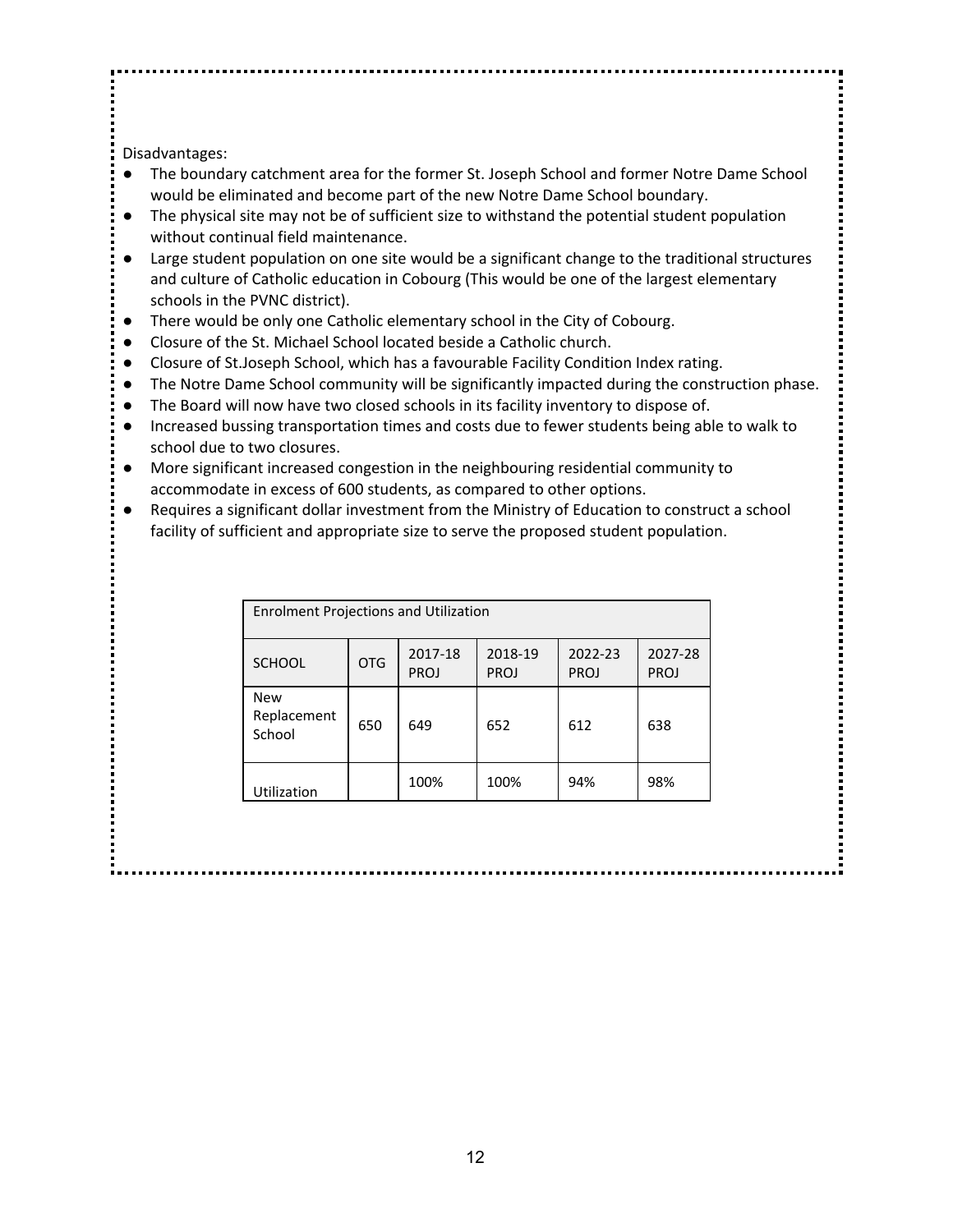**OPTION 2 (Consolidate 3 Schools into 2 Schools, with an addition)**

This option proposes the **construction of an addition** at Notre Dame School and

- 1) the realignment of school boundaries (see Table One map at end of the report) to transfer regular track (RT) students into St.Joseph to increase student population and reduce excess capacity, **effective September 2018**, and
- 2) the closure of St.Michael School and the transfer of the French Immersion Program to an expanded Notre Dame site.

This proposal is dependent on Ministry of Education approval and funding of a renovation and a classroom addition to Notre Dame large enough to include new student population and replace the existing portable classrooms and to upgrade program spaces.

School Boundary/Catchment changes: the former RT catchments of Notre Dame and St.Joseph would be adjusted to transfer area to St.Joseph CES, impacting approximately 49 students.

Advantages:

- All St. Michael school students would move together to Notre Dame School with improved learning environment and green space.
- Aligns with Board preferential accommodation structure of dual-track program in one site.
- Replacement of current portable classroom at Notre Dame site with permanent structure.
- The closure of St. Michael School would generate an operating cost savings.
- The closure of St. Michael School would eliminate significant future capital renewal needs.
- Maintains St.Joseph School facility as an active asset.
- The renovation and addition to Notre Dame will result in improved learning environments and a more efficient structure to reduce future significant capital renewal needs and overall operating costs in Cobourg.

Disadvantages:

- Major capital renewal expenditures are required at Notre Dame School to address existing facility condition, energy efficiency and program space requirements, not all of which may be possible to accomplish, or to accomplish in a cost effective manner.
- The Notre Dame School community will be significantly impacted during the construction and renovation phases.
- Changes to Notre Dame catchment boundary to increase utilization of St.Joseph would mean some families being transferred from their current/traditional school community to the revised St.Joseph catchment boundary ( approximately 49 students).
- Closure of the St. Michael School located beside a Catholic church.
- The Board will now have one closed school in its facility inventory to dispose of.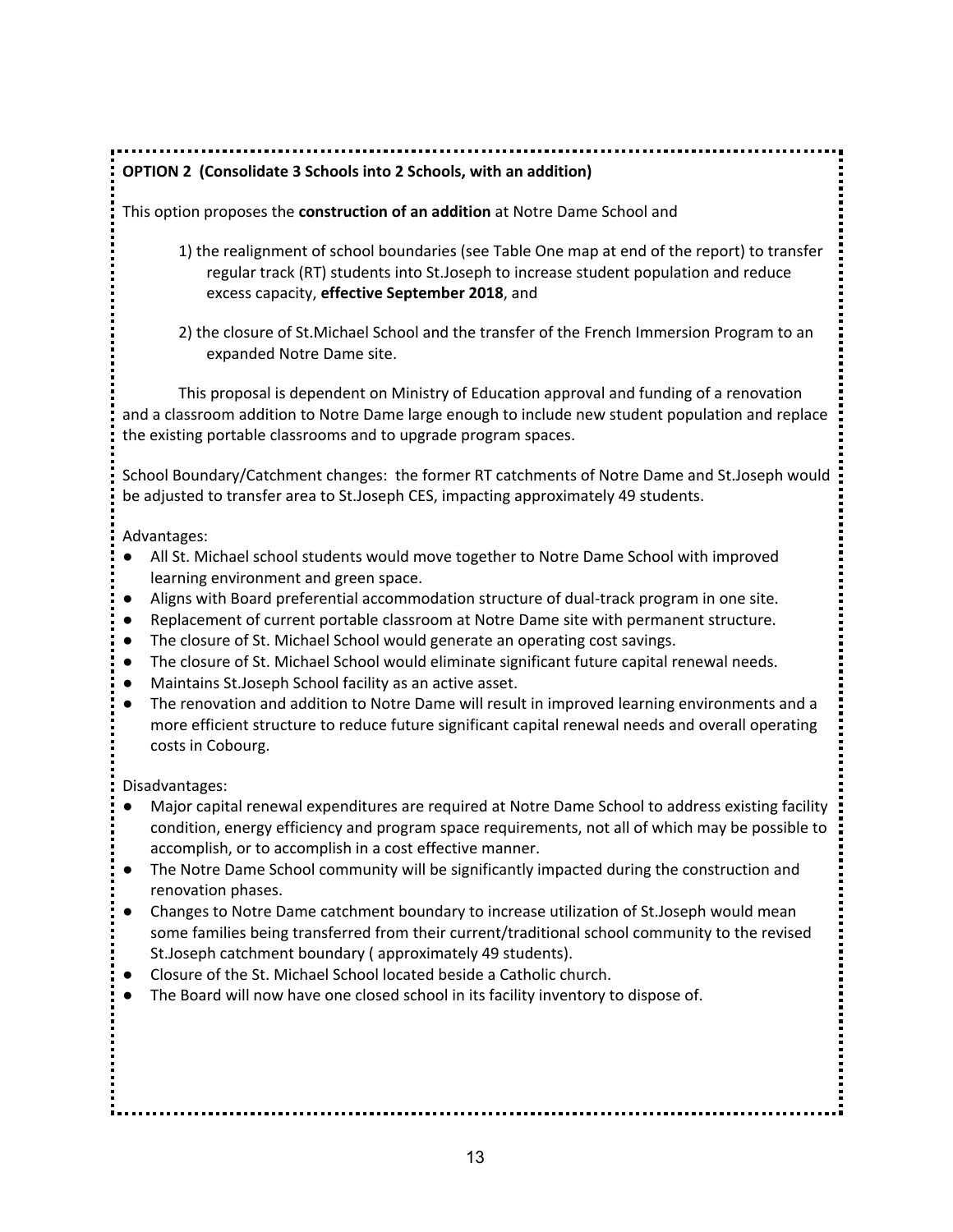**CONTENSIST**<br>Coption 2 continued...

| <b>Enrolment Projections</b> |            |                       |                              |                       |                              | Utilization |               |               |               |               |
|------------------------------|------------|-----------------------|------------------------------|-----------------------|------------------------------|-------------|---------------|---------------|---------------|---------------|
| <b>SCHOOL</b>                | <b>OTG</b> | 2017<br>$-18$<br>PROJ | 2018<br>$-19$<br><b>PROJ</b> | 2022<br>$-23$<br>PROJ | 2027<br>$-28$<br><b>PROJ</b> |             | 2017<br>$-18$ | 2018<br>$-19$ | 2022<br>$-23$ | 2027<br>$-28$ |
| St. Joseph                   | 277        | 241                   | 250                          | 233                   | 240                          | %           | 87%           | 91%           | 84%           | 87%           |
| Notre Dame                   | 400        | 408                   | 402                          | 379                   | 398                          | %           | 102%          | 100%          | 95%           | 99%           |
| Total                        | 677        | 649                   | 652                          | 612                   | 638                          | %           | 96%           | 96%           | 90%           | 94%           |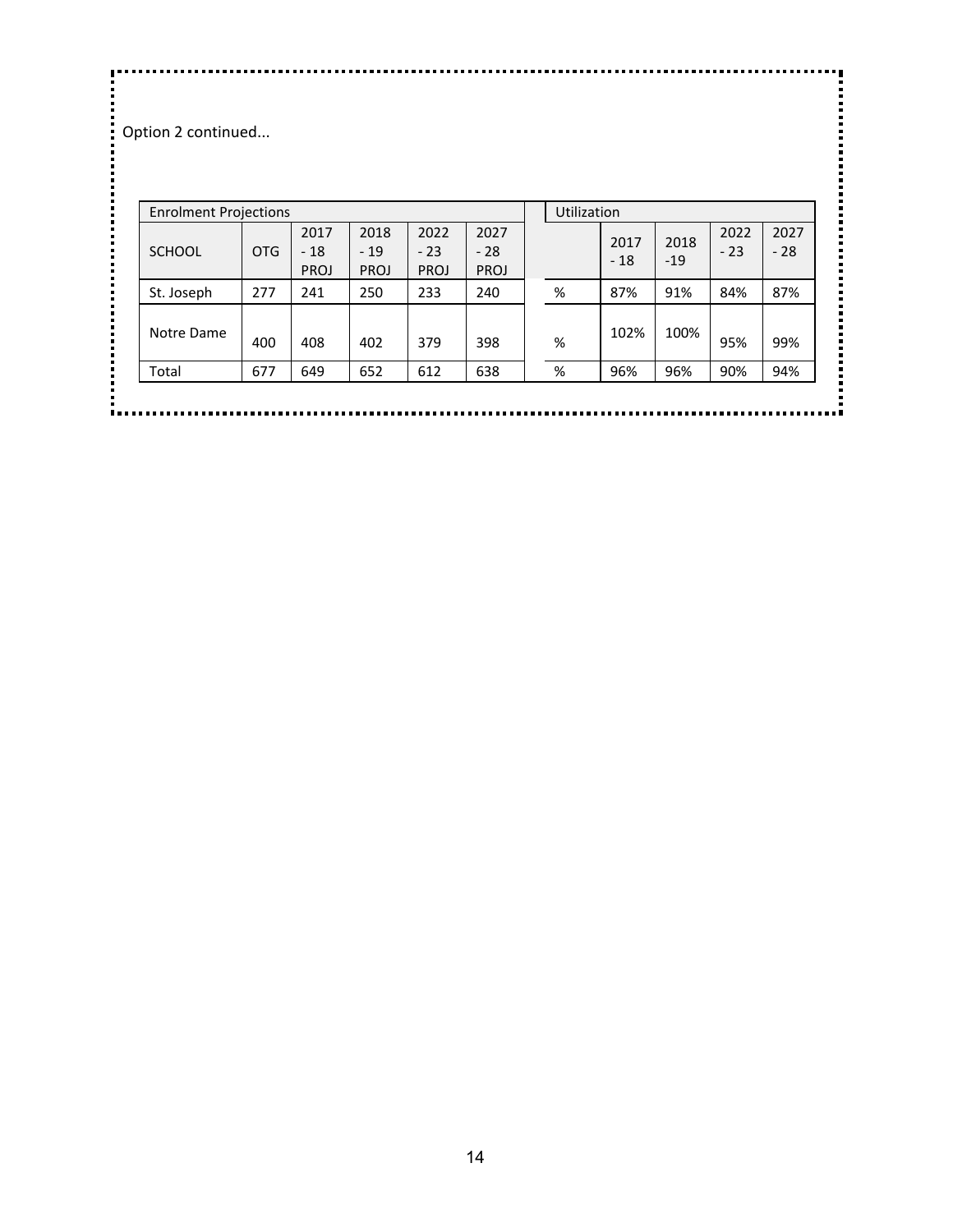## **OPTION 3 (Consolidate 3 Schools into 2 Schools, create a new FI Centre)**

This option proposes the construction of a **new replacement school** on the Notre Dame site and would result in:

1) the transfer of St. Joseph School students to the new replacement school to join the Notre Dame school community in a newly built K-8 regular track (RT) school and

2) the closure of St.Michael school and transfer of the French Immersion program for Northumberland to the St.Joseph site, creating a single-track K-8 French Immersion (FI) school.

This proposal is dependent on the Ministry of Education approval and funding of the construction of a new replacement school of sufficient size to accommodate all the students.

School Boundary/Catchment changes: the former RT catchments of St.Joseph CES and Notre Dame CES would be combined into one new catchment area serving the new replacement school.

Advantages:

- All St. Michael students would move together to a new site (St. Joseph School) with an improved learning environment with green space.
- Allows for the potential growth of the French Immersion program into the future.
- St. Joseph School would become a single track French Immersion program location which could have positive marketing aspects and would be unique in Cobourg.
- Maintains St.Joseph School facility as an active asset.
- All St. Joseph students would move together to the new replacement school at Notre Dame site.
- Enrollment of the new RT school would be optimal for class organization and allocation of resources. (approx 450)
- The closure of St. Michael School and the replacement of Notre Dame school would generate operating cost savings via a more modern and efficient structure.
- The closure of St. Michael School and the demolition of Notre Dame school would eliminate significant future capital renewal needs.
- Construction of a new facility is a more cost-effective use of public funds with more predictable costs as opposed to the option of a significant renovation and classroom addition project.

Disadvantages:

- St. Joseph School would remain significantly under-utilized, particularly if the French Immersion program does not grow any further. This would limit the future ability to balance enrolment between two sites.
- Proposal is not aligned with Board preferential accommodation structure of dual-track programs on one site.
- Possibility of families being split between two schools if children within the same family are not in the same stream.
- Notre Dame school community will be significantly impacted during the construction phase.
- Closure of the St. Michael School located beside a Catholic church.
- The new regular track catchment boundary for Notre Dame would cover a large catchment area and would be the only RT facility in Cobourg.
- The Board will now have one closed school in its facility inventory to dispose of.
	- 15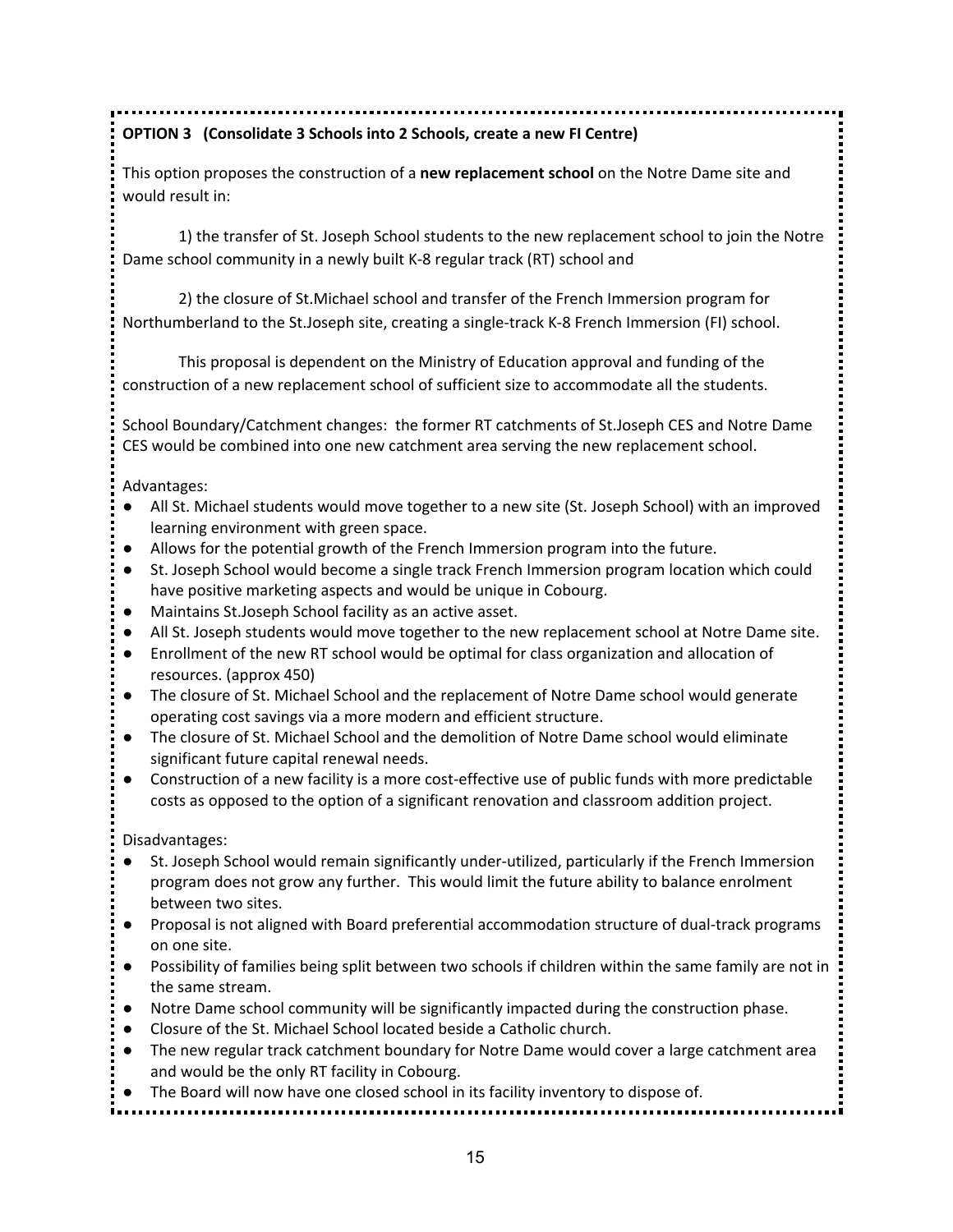Option 3 continued...

| <b>Enrolment Projections</b>                                    |            |                       |                       |                       |                       | Utilization |               |               |                    |               |
|-----------------------------------------------------------------|------------|-----------------------|-----------------------|-----------------------|-----------------------|-------------|---------------|---------------|--------------------|---------------|
| <b>SCHOOL</b>                                                   | <b>OTG</b> | 2017<br>$-18$<br>PROJ | 2018<br>$-19$<br>PROJ | 2022<br>$-23$<br>PROJ | 2027<br>$-28$<br>PROJ |             | 2017<br>$-18$ | 2018<br>$-19$ | 202<br>$2 -$<br>23 | 2027<br>$-28$ |
| St. Joseph<br>with single<br>track FI<br>program                | 277        | 197                   | 201                   | 204                   | 214                   | $\%$        | 71%           | 72%           | 74%                | 77%           |
| Notre Dame<br>(New<br>Replacement<br>School with<br>RT program) | 450        | 452                   | 451                   | 408                   | 424                   | $\%$        | 100%          | 100%          | 91%                | 94%           |
| Total                                                           | 727        | 649                   | 652                   | 612                   | 638                   | $\%$        | 89%           | 90%           | 84%                | 88%           |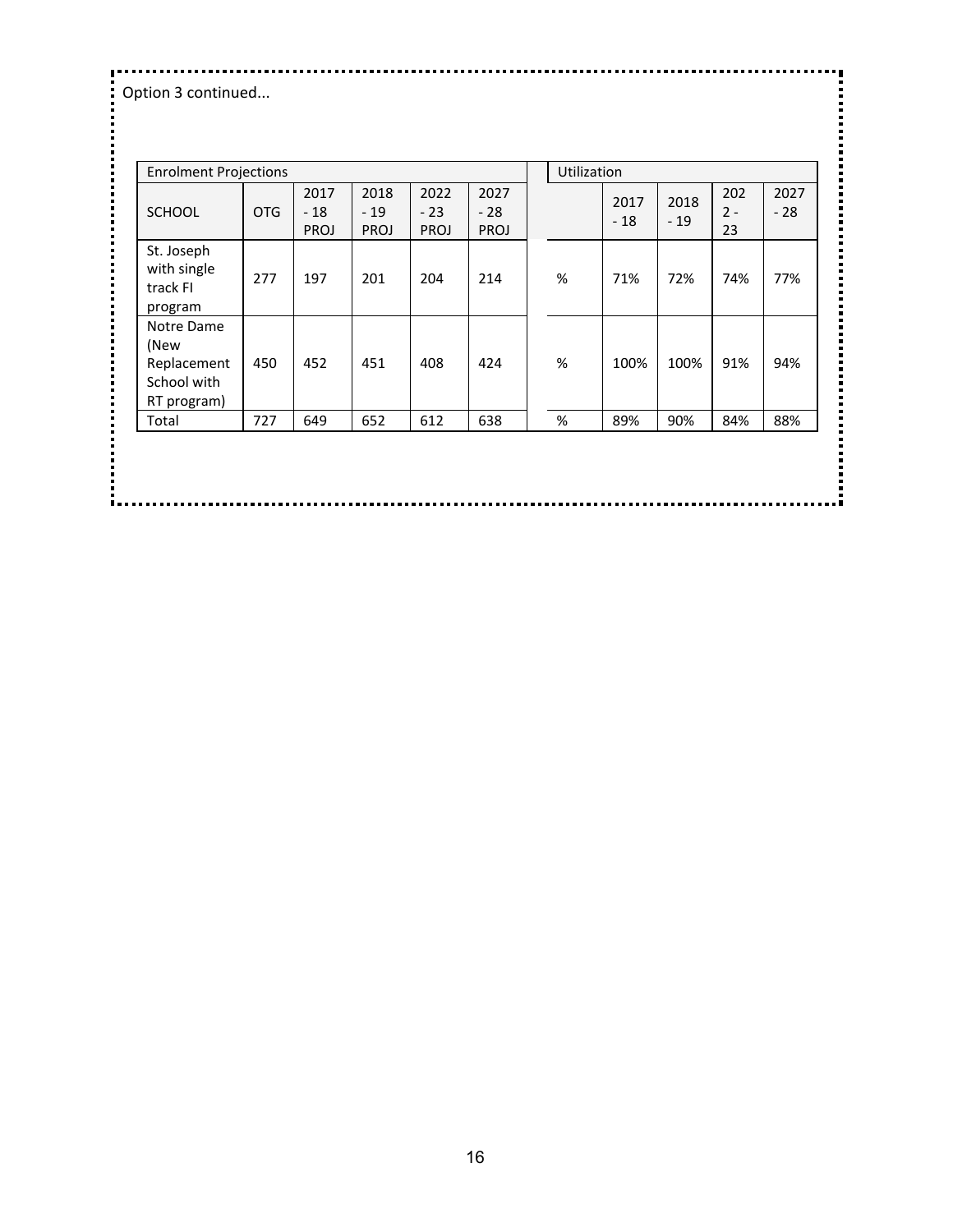# **OPTION 4 (Staff Recommended Option, Consolidate 3 Schools into 2 Schools)**

This option proposes the construction of a **new replacement school** at the Notre Dame Site and

1) the realignment of school boundaries (see Table One map at end of the report) to transfer regular track (RT) students into St.Joseph to increase student population and reduce excess capacity, *effective September 2018,* and;

2) the closure of St.Michael School and the transfer of the French Immersion Program to the replacement school thereby creating a dual-track FI school for K-8.

The proposal is dependent on Ministry of Education approval and funding of a replacement school to house the new school population.

School Boundary/Catchment changes: the former RT catchments of Notre Dame and St.Joseph would be adjusted to transfer area to St.Joseph CES, impacting approximately 49 students.

Advantages:

- All St. Michael students would move together to new Notre Dame School with improved learning environments and green space.
- New Notre Dame Replacement School would become a dual track English/French Immersion program location which aligns with the Board preferred accommodation structure. This also allows more flexibility into the future if further alignment between the two schools is needed.
- Maintains St.Joseph School facility as an active asset.
- The closure of St. Michael School and the replacement of Notre Dame school would generate operating cost savings via a more modern and efficient structure.
- The closure of St. Michael School and the demolition of Notre Dame school would eliminate significant future capital renewal needs.
- Removal of the aging port-a-pak at Notre Dame.
- Construction of a new replacement facility is a more cost-effective use of public funds with more predictable costs as opposed to the option of a significant renovation and classroom addition project.
- Fewer capital dollars would be required, as opposed to options 1 and 3, to construct the replacement school as the OTG would be approximately 400 pupil places

Disadvantages:

- The Notre Dame community will be significantly impacted during the construction phase.
- Slight increased bussing transportation times and costs due to fewer students being able to walk to school because of closure.
- Closure of the St. Michael School located beside a Catholic church.
- Changes to Notre Dame catchment boundary to increase utilization of St.Joseph would mean some families being transferred to the new St.Joseph catchment boundary and separated from their current/traditional school community (approximately 49 students).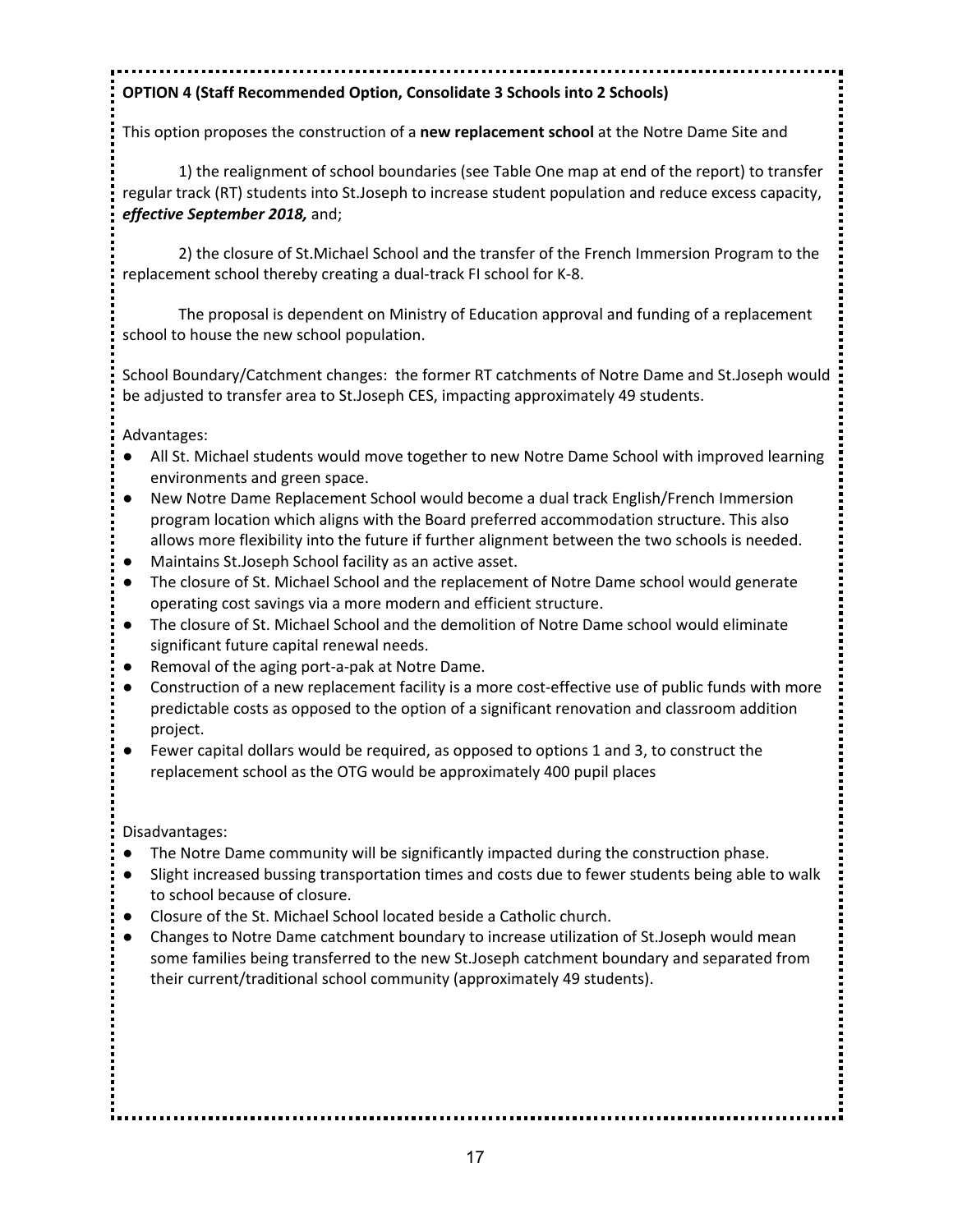**:**<br>• Option 4 continued...

| <b>Enrolment Projections</b>                                                  |            |                       |                       |                       |                       | Utilization |               |               |                    |               |
|-------------------------------------------------------------------------------|------------|-----------------------|-----------------------|-----------------------|-----------------------|-------------|---------------|---------------|--------------------|---------------|
| <b>SCHOOL</b>                                                                 | <b>OTG</b> | 2017<br>$-18$<br>PROJ | 2018<br>$-19$<br>PROJ | 2022<br>$-23$<br>PROJ | 2027<br>$-28$<br>PROJ |             | 2017<br>$-18$ | 2018<br>$-19$ | 202<br>$2 -$<br>23 | 2027<br>$-28$ |
| St. Joseph<br>with RT<br>program                                              | 277        | 241                   | 250                   | 233                   | 240                   | %           | 87%           | 91%           | 84%                | 87%           |
| Notre Dame<br>(New<br>Replacement<br>School with<br>dual-track FI<br>program) | 400        | 408                   | 402                   | 379                   | 398                   | %           | 102%          | 100%          | 95%                | 99%           |
| Total                                                                         | 677        | 649                   | 652                   | 612                   | 638                   | %           | 96%           | 96%           | 90%                | 94%           |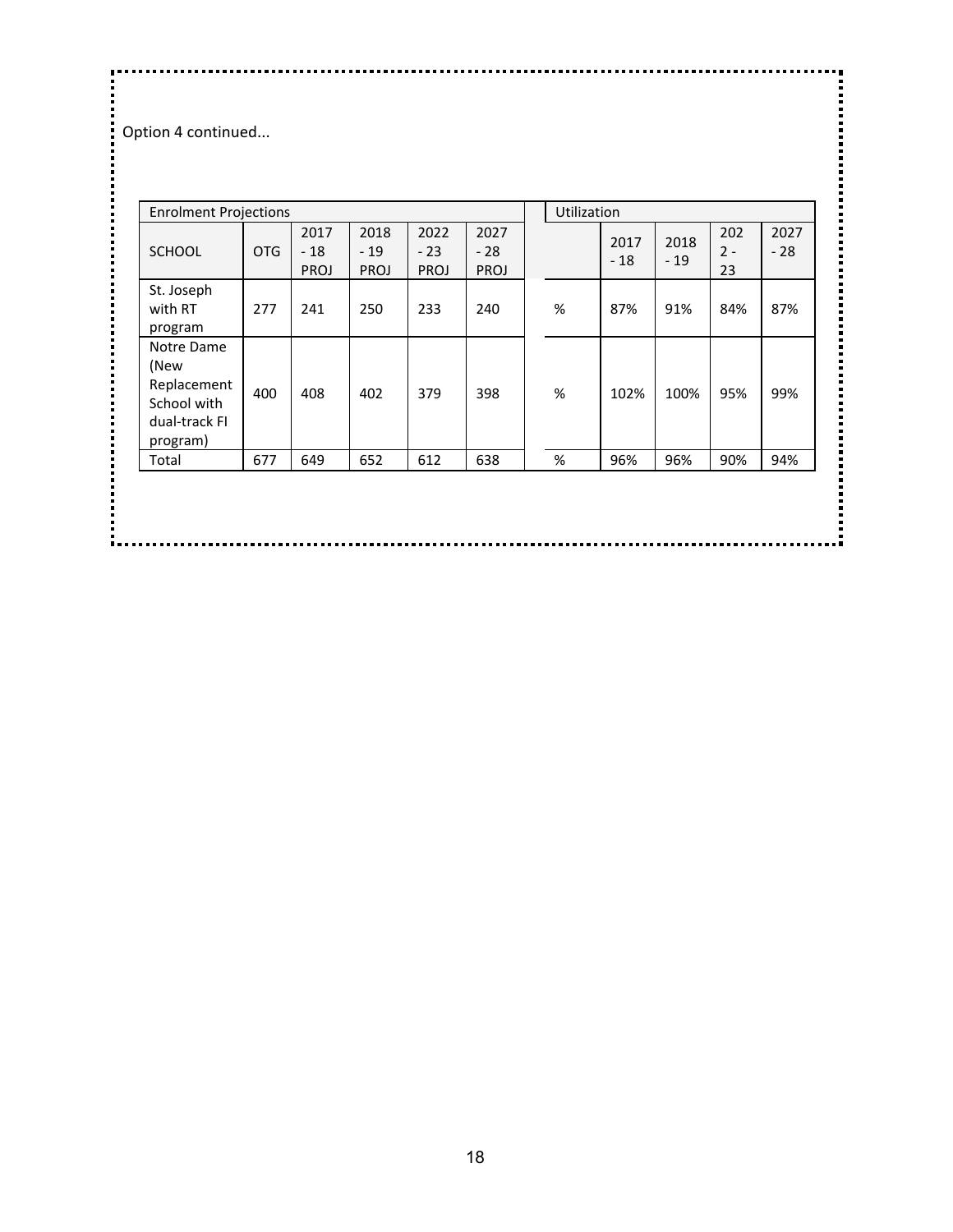## **8. School Information Profiles (SIP)**

The School Information Profile (SIP) is an orientation document with point-in-time data for each of the school(s) under a pupil accommodation review to help the Accommodation Review Committee (ARC) and the community understand the context surrounding the decision to include specific school(s) in a pupil accommodation review.

As per Board Policy 109 and Administrative Procedure AP-109, subject to the approval of the Initial Staff Report, staff will complete the School Information Profiles for each of the three schools and will post publicly on the ARC webpage and distributed to the ARC prior to the first working meeting of the committee.

## **9. Conclusion**

The Board of Trustees approved P109 and AP109 on October 2015 to comply with the Ministry of Education Pupil Accommodation Review Guideline. This approval enables the Board to proceed with a school closure accommodation review.

St.Michael Catholic Elementary School (CES) and Notre Dame CES have been identified as having significant future facility capital and maintenance condition issues. A review of the current enrolment, utilization and funding availability necessitates the need to commence a school closure accommodation review to address the facility condition and utilization of St. Michael CES, Notre Dame CES and St.Joseph CES.

Four options have been identified through this report. The staff recommended option, prior to community consultation, is Option 4: Option 4 recommends:

- An adjustment to the regular track (RT) boundary between Notre Dame CES and St.Joseph CES to increase utilization (effective September 2018), and:
- To close St.Michael CES and move the French Immersion program to the new dual track replacement school at Notre Dame CES.

The closure of St. Michael CES and transfer of the French Immersion program would not occur until Ministry of Education capital funding for a replacement school has been approved, the construction of the replacement school has been completed, and the new school is ready to occupy.

Subject to approval by the Board of Trustees to commence a school closure accommodation review on March 28, 2017, it is anticipated that the review will be completed no later than February 27, 2018. Immediately following a decision of the Board of Trustees relating to this accommodation Review, a separate Transition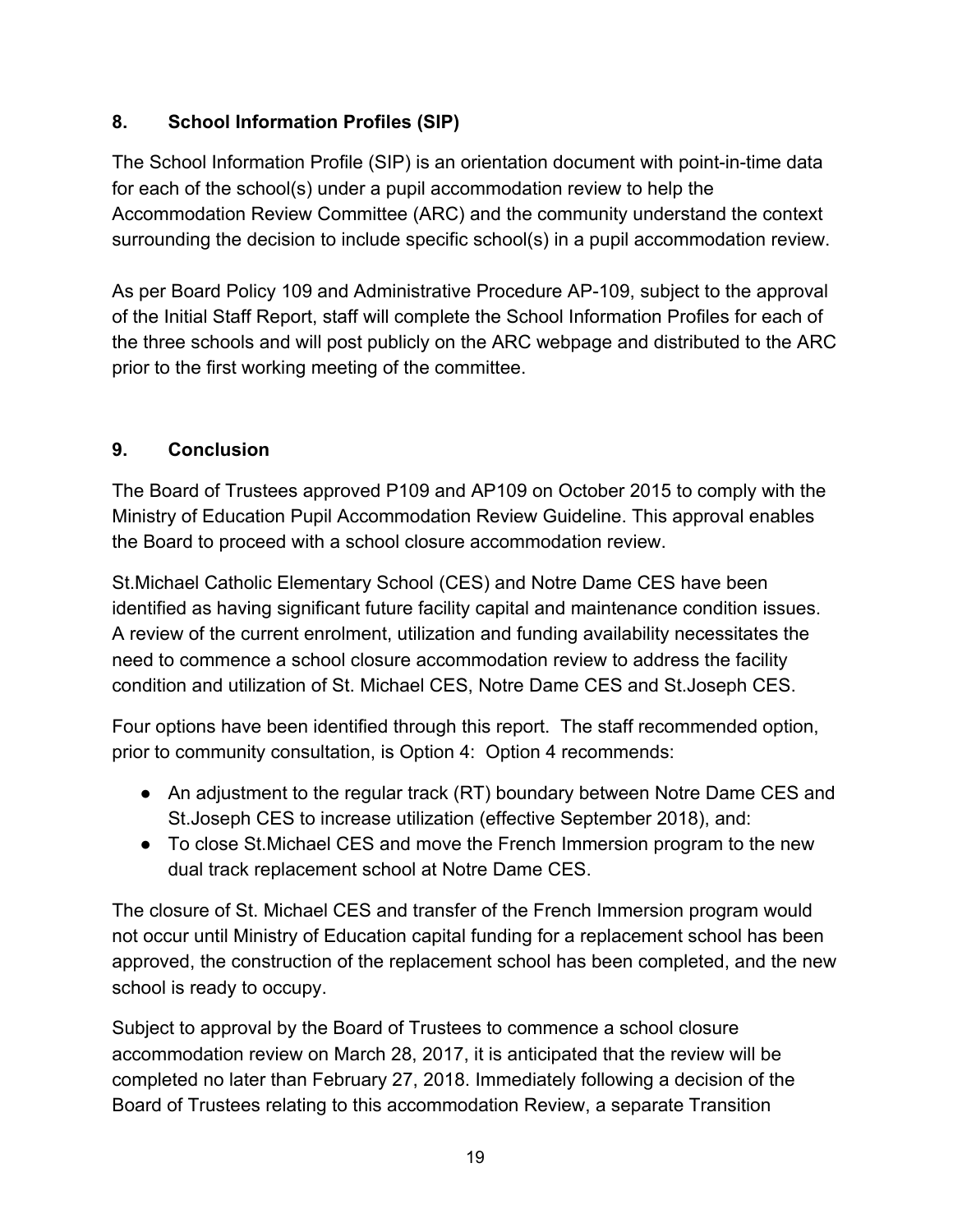Planning Committee will be established to transition students and staff into their new schools at the appropriate time.

#### **10. Recommended Actions**

It is recommended:

- 1) "THAT the Board of Trustees initiate a school accommodation review involving St. Michael, St. Joseph and Notre Dame Catholic Elementary Schools in Cobourg."
- 2) "THAT the Board of Trustees approved the Cobourg Catholic Elementary Schools Accommodation Review Committee Terms of Reference included in Appendix A of this report."
- 3) "THAT the Board of Trustees appoint Tim Robins as the Chair of the Cobourg Catholic Elementary Schools Accommodation Review Committee."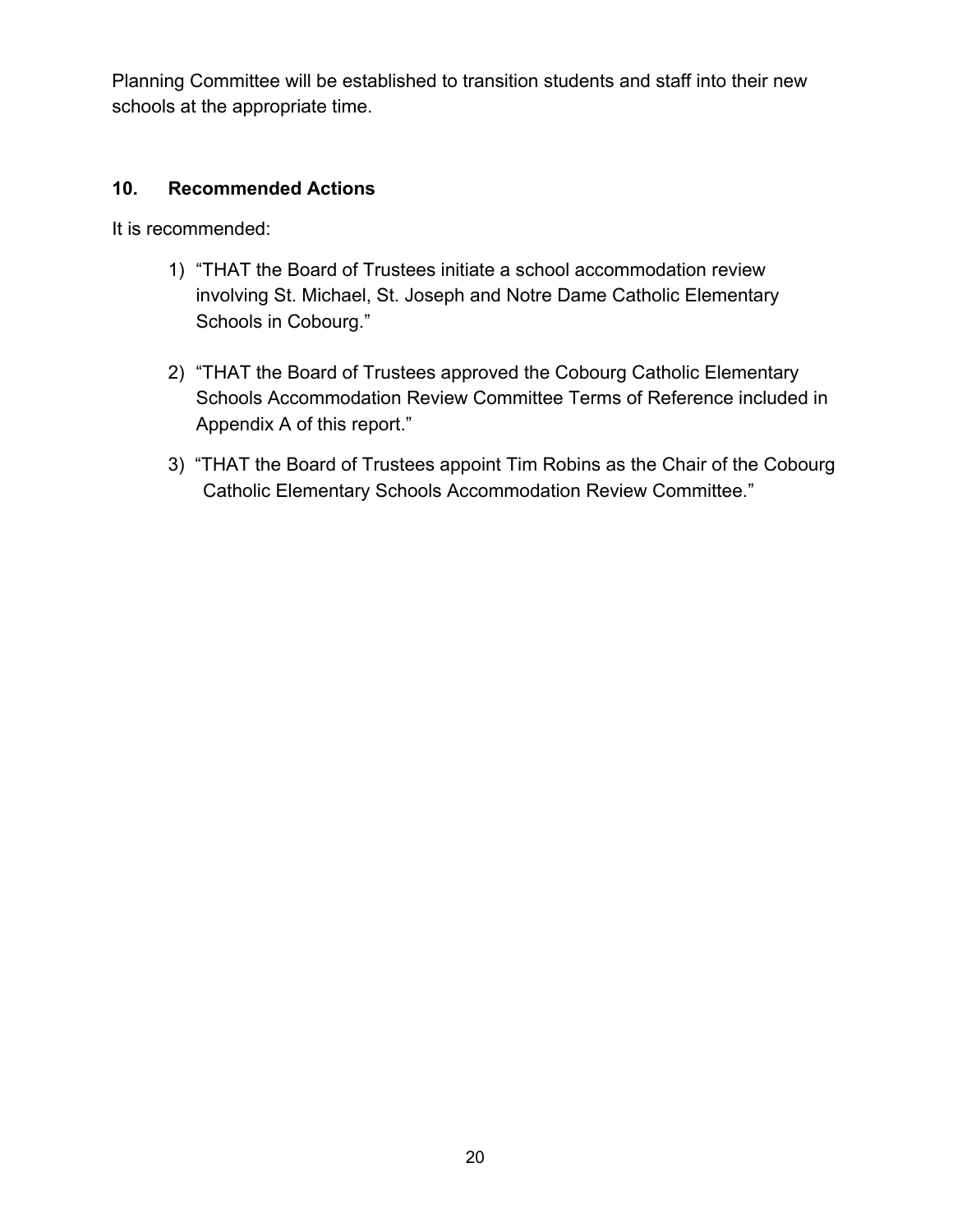## **Table One**

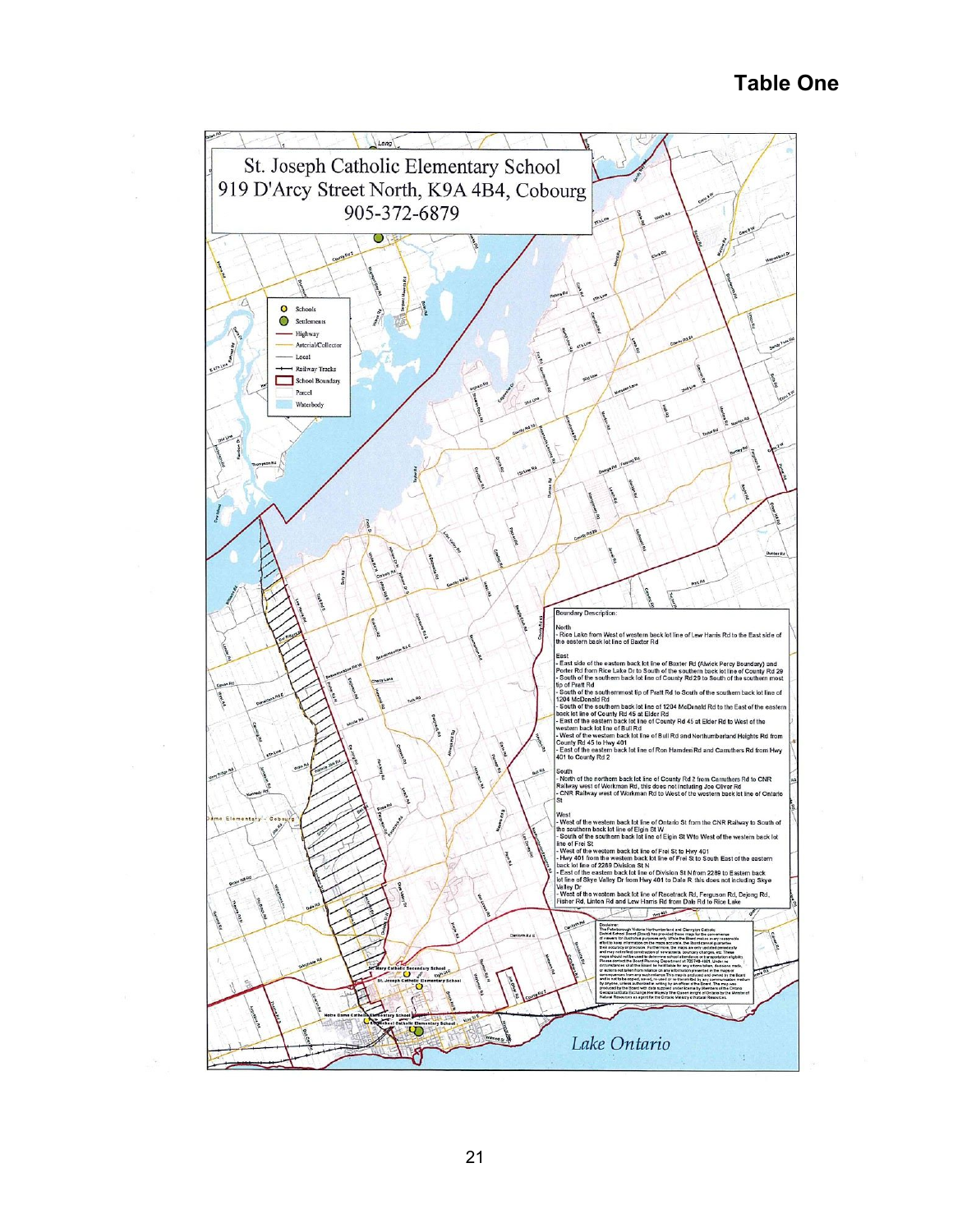## **Terms of Reference Cobourg Catholic Elementary Schools - Accommodation Review Committee (ARC) March 2017**

#### **1.0 Mandate**

The Cobourg Catholic Elementary Schools Accommodation Review will involve three (3) schools: St. Michael Catholic Elementary School (CES), St. Joseph CES, and Notre Dame CES. The Board of Trustees has asked that an Accommodation Review Committee (ARC) be formed. The ARC, as a consultation body and official conduit for information shared between the school board and the school communities, will review and comment on staff's initial report, review school information profiles and other relevant data, and suggest alternative accommodation scenarios with supporting rationale.

## **2.0 Education and Accommodation Objectives**

## 2.1 Board Parameters

- $\cdot$  All elementary schools are JK-8 (with current exception of St. Michael which will be K-8 effective September 2018).
- · All secondary schools are Grade 9-12.
- · Facilities should not limit students from fully experiencing the curriculum.
- · Physical accessibility in new and existing facilities should be maximized.
- · All capital projects (i.e. new schools, additions) require Ministry and Board approval.

#### 2.2 Board-wide Accommodation Review Goals

- · Provide the most optimal quality learning environment possible.
- · Consider program environments and how they support student achievement.
- · Ensure an efficient use of system resources by balancing enrolment and facilities.
- Maximize the use of Board-owned facilities over the long term.
- · Minimize the use of non-permanent accommodation (portables) as a long-term strategy while recognizing that it may be a good short-term solution.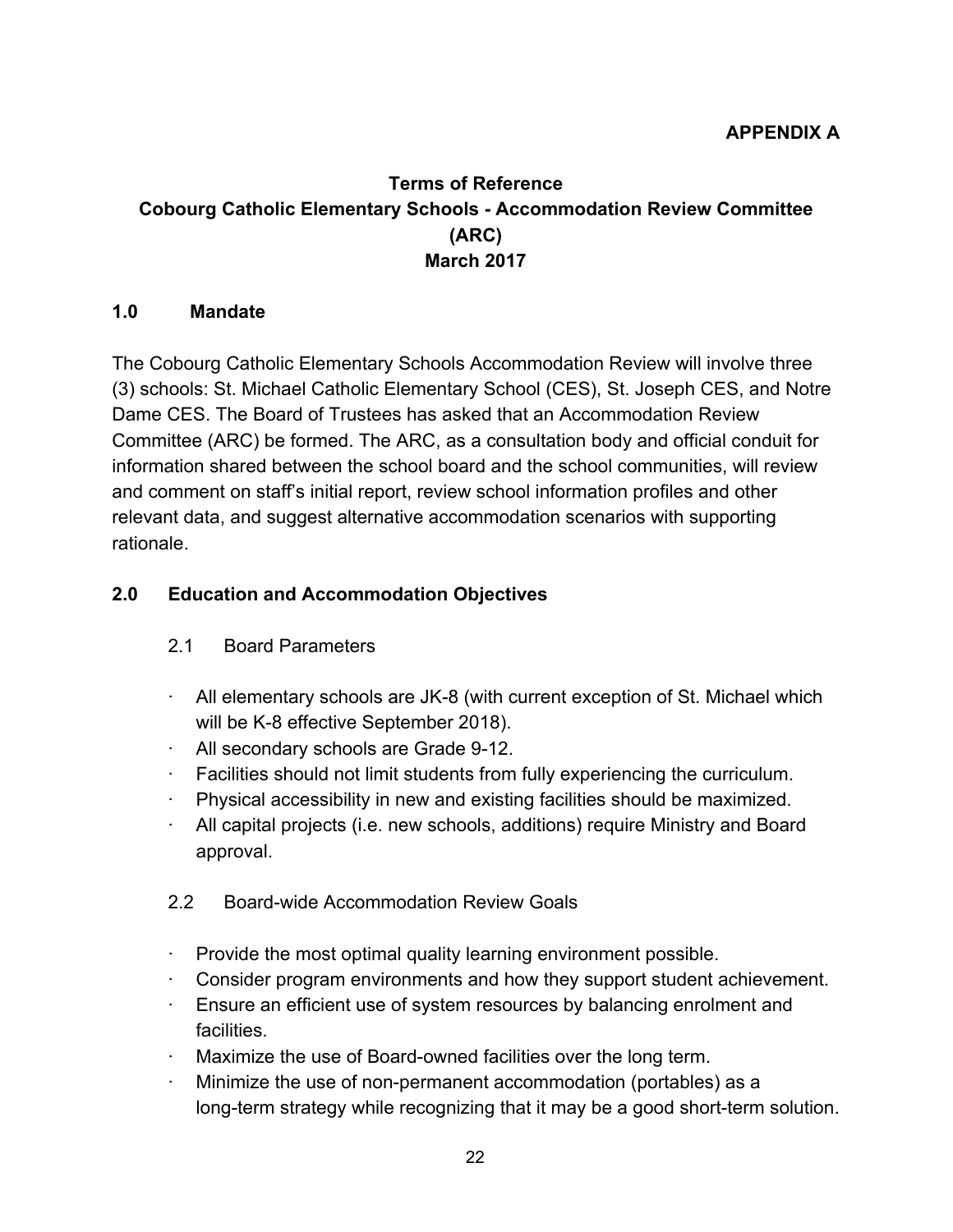- Provide a long-term (5 years +) accommodation solution.
- · Create boundaries that maximize the number of students that can walk to school.
- $\cdot$  Consider the Board's existing transportation policy and how it may be impacted by or limit accommodation scenarios.
- · Provide logical attendance boundaries.
- · Follow logical divides such as major roads, physical barriers, etc.
- Recognize existing neighbourhoods wherever possible.
- · Reduce operating costs (e.g. maintenance, operations, transportation, etc.).
- Develop accommodation options with consideration for Ministry of Education capital funding formulas and the Board's long term capital plan.

## 2.3 Review Goals

To address significant future capital and maintenance facility condition expenditures at both St. Michael Catholic Elementary School (CES) and Notre Dame CES, the review goal is:

- To fully utilize the St. Joseph CES (effective September 2018) via a boundary change, and;
- To close St. Michael CES and to consolidate the French Immersion program located at St. Michael CES into a new dual track replacement school at Notre Dame CES. \*\*

\*\* Subject to the Final Staff Report approval of the recommended accommodation option by the Board of Trustees, implementation of the closure of St. Michael CES would not occur until Ministry of Education approved the new replacement school and the new school has been constructed and ready to occupy.

## **3.0 Roles and Responsibilities**

An ARC has been appointed by the Board, in accordance with Board policy, to act as the official conduit for information shared between the school board and the school communities throughout this accommodation review process. ARC members can expect approximately five ARC working meetings over a five month period, not including the summer months. A minimum of two public meetings will also be held. ARC members are expected to attended the public meetings. Throughout the process the committee, as a consultation body, will be required to review and comment on various data, options, and reports provided by board staff. The outline below illustrates the relative division of responsibilities between the committee and staff. The role of the ARC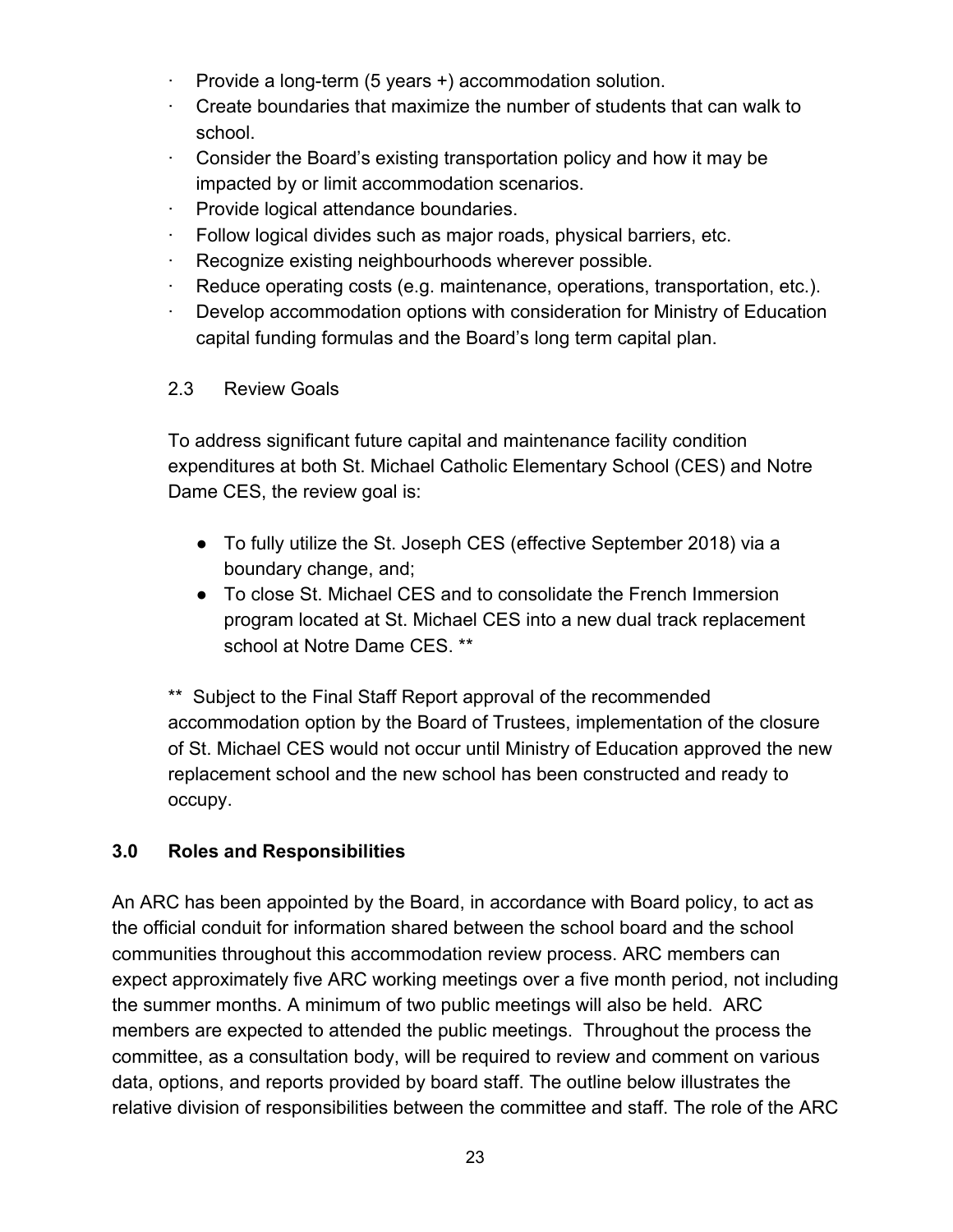terminates once the Final Report and recommendations have been submitted to the Director of Education and Board of Trustees.

|                                                                        | <b>ROLE OF THE ARC</b>                                                                                                                                                                                                                                                 | <b>ROLE OF BOARD STAFF</b>                                                                                                                                                                                                                                                                                                                                 |
|------------------------------------------------------------------------|------------------------------------------------------------------------------------------------------------------------------------------------------------------------------------------------------------------------------------------------------------------------|------------------------------------------------------------------------------------------------------------------------------------------------------------------------------------------------------------------------------------------------------------------------------------------------------------------------------------------------------------|
| Agendas &<br><b>Minutes</b>                                            | $\cdot$ Approve minutes of each<br>ARC meeting.<br>· Ensure the accuracy of<br>meeting minutes.                                                                                                                                                                        | Prepare meeting agendas.<br>Record minutes.<br>Post minutes on the Board<br>website.                                                                                                                                                                                                                                                                       |
| <b>Materials, Support</b><br>and Analysis                              | · Review information<br>prepared by staff<br>Seek clarification as<br>necessary.                                                                                                                                                                                       | · Prepare a timeline outlining<br>tasks, milestones and<br>deadlines according to Board<br>Policy 109 and Administrative<br>Procedure AP-FAC-109.<br>Organize school tours for the<br>ARC.<br>Prepare, distribute and present<br>information to the ARC and<br>public.<br>· Provide any additional<br>information requested by the<br>ARC, if appropriate. |
| <b>Staff's Initial Staff</b><br><b>Report</b>                          | · Review initial staff report<br>prepared by staff.<br>Seek clarification as<br>necessary.<br>· Provide comments on initial<br>staff report.                                                                                                                           | Prepare initial staff report for the<br>Board of Trustees, which<br>includes:<br>Summary of issues;<br>$\circ$<br>Proposed option(s); and,<br>$\circ$<br>Recommended option, if<br>$\circ$<br>various options are<br>presented.                                                                                                                            |
| <b>School</b><br><b>Information Profile</b><br>(SIP)                   | · Review the School<br>Information Profiles.<br>· Seek clarification as<br>necessary.                                                                                                                                                                                  | Prepare a School Information<br>Profile (SIP) for each school<br>in the review.                                                                                                                                                                                                                                                                            |
| <b>Alternative</b><br><b>Accommodation</b><br><b>Scenarios/Options</b> | · Suggest additional<br>accommodation options<br>with supporting rationale.<br>· Analyze and evaluate<br>accommodation options for<br>consistency with the<br><b>Education and</b><br>Accommodation Objectives.<br>Consider the needs of all<br>students at all of the | Prepare accommodation<br>options.<br>Prepare data to support the<br>evaluation of options.<br>Advise the ARC on legislative<br>requirements, Board policy<br>and budget implications.                                                                                                                                                                      |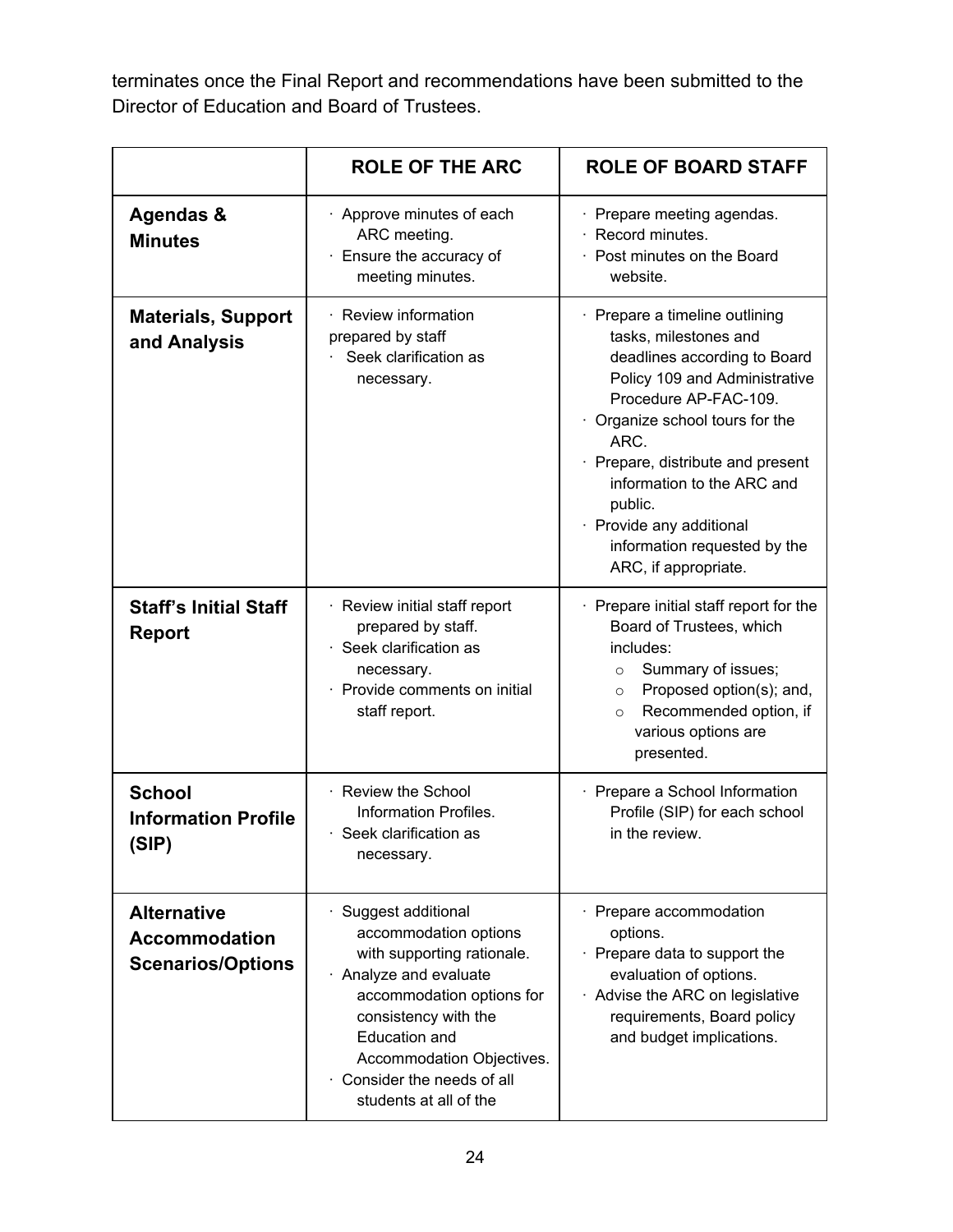|                                          | schools objectively and<br>fairly.                                                                                                                                                                                                                                                                                                                                                                                                                                                                                                                                     |                                                                                                                                                                                                                                                                                                                                                          |
|------------------------------------------|------------------------------------------------------------------------------------------------------------------------------------------------------------------------------------------------------------------------------------------------------------------------------------------------------------------------------------------------------------------------------------------------------------------------------------------------------------------------------------------------------------------------------------------------------------------------|----------------------------------------------------------------------------------------------------------------------------------------------------------------------------------------------------------------------------------------------------------------------------------------------------------------------------------------------------------|
| <b>Community</b><br><b>Consultation</b>  | $\cdot$ The ARC is responsible for<br>unified communication<br>across all schools.<br>Individual ARC members<br>are not permitted to<br>distribute their own<br>communication without<br>approval by the entire<br>committee and/or board<br>staff.<br>· Ensure that respective school<br>communities are aware of<br>public meetings.<br>Ensure that all relevant<br>information is made<br>available to the public.<br>· Attend public meetings and<br>review public comments.                                                                                       | · Hold a minimum of two public<br>meetings.<br>· Advertise meetings in<br>accordance with Board policy.<br>Prepare presentation materials.<br>Post all relevant information on<br>the Board's website.<br>· Ensure that the ARC and Board<br>of Trustees receive all written<br>public comments.<br>Respond to public inquiries<br>regarding the review. |
| <b>Recommendations</b><br>& Final Report | $\cdot$ Provide input, where<br>necessary.                                                                                                                                                                                                                                                                                                                                                                                                                                                                                                                             | $\cdot$ Prepare a final recommended<br>option (may differ from initial<br>report).<br>Prepare the Final Report to the<br>Board of Trustees, outlining<br>recommendations and public<br>consultation summary.<br>$\cdot$ Present the final report to the<br>Board of Trustees.<br>Post the Final Report on the<br>۰<br>Board's website.                   |
| <b>Meeting Conduct</b>                   | The ARC Chair shall guide the meeting according to the<br>agenda.<br>ARC members are expected to treat each other and board staff<br>with respect.<br>The ARC members do not need to achieve consensus<br>regarding the final report and supporting information provided<br>to the Board of Trustees.<br>ARC members are expected to attend every ARC meeting,<br>$\bullet$<br>where feasible. At least one parent representative from each<br>school should be in attendance at every meeting.<br>ARC members are expected to attend public consultation<br>sessions. |                                                                                                                                                                                                                                                                                                                                                          |

# **4.0 ARC**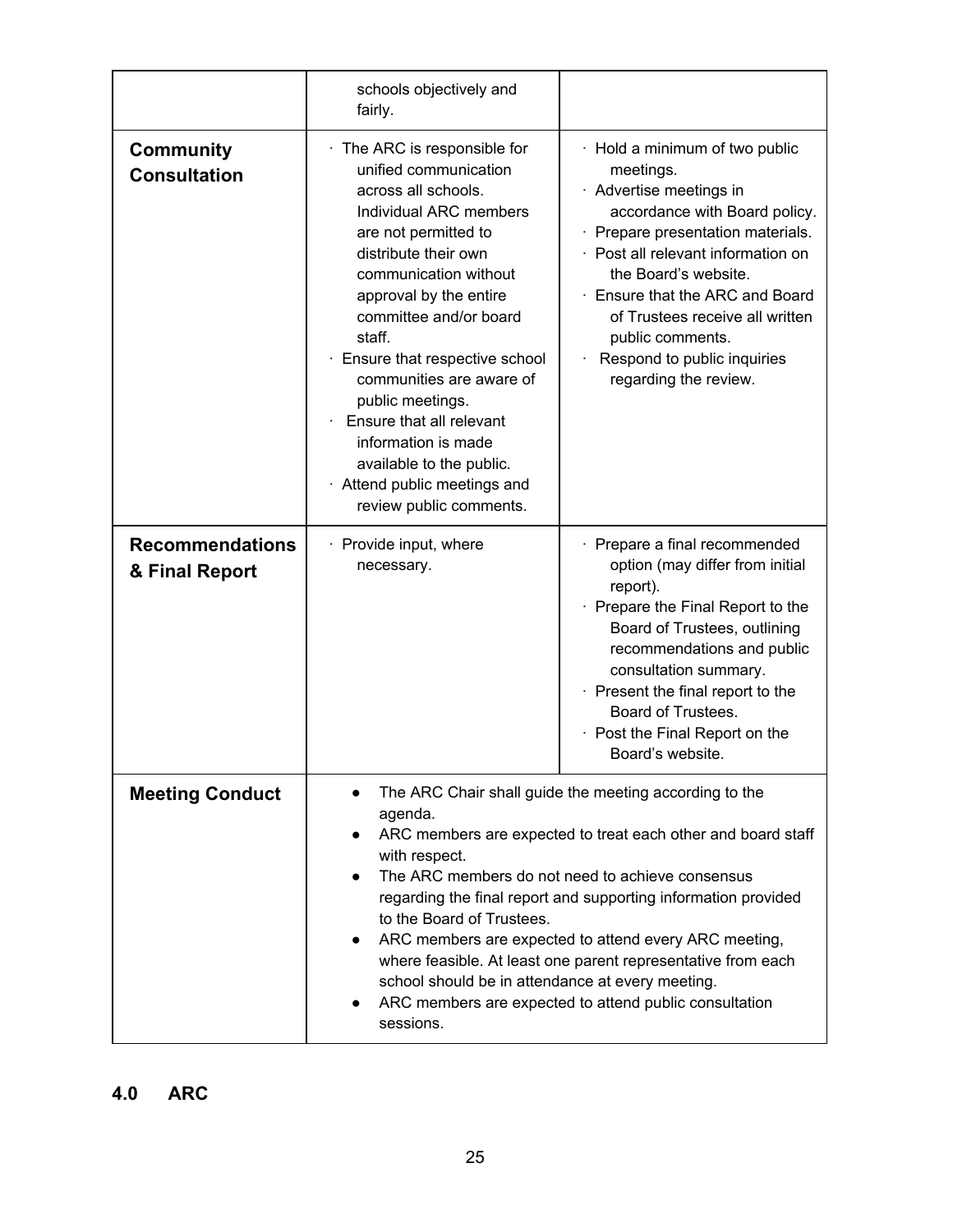#### 4.1 Membership

The ARC membership will, at a minimum, consist of the following persons:

- (i) The appropriate school superintendent;
- (ii) From each affected school;
	- A. The school principal or designate;
	- B. One teacher;
	- C. One non-teaching staff member;
	- D. One parish priest as appointed by the Diocese;
	- E. One parent/guardian representative chosen by the respective school community

The principal along with the school council chair will coordinate the selection of the parent/guardian member. No substitute parent reps will be allowed to attend ARC meetings in the absence of the designated parent representative.

The Board will appoint the Chair of the ARC. The Chair will convene and chair meetings and will, in cooperation with the superintendent, ensure that the ARC successfully carries out its obligations under Policy 109 and AP–109. The superintendent will function as secretary and resource person. Other resource personnel can be called to provide information to the ARC including third party private and public bodies such as municipalities, post-secondary institutions, and coterminous school boards.

4.2 ARC Membership Attendance

Where any person appointed to the Committee is unable or unwilling to participate in the work of the Committee, the Committee shall continue to act and perform its duties under Policy 109 and AP-109 despite the absence of the member(s), and no act or duty performed by the Committee shall be deemed invalid by reason only of the absence of that member(s).

## **5.0 The ARC Chair will:**

- 5.1 Issue the request for ARC membership immediately following the approval of the Initial Staff Report.
- 5.2 Provide written notice of the Board of Trustees' approval to conduct a pupil accommodation review within five (5) business days to the following:
	- 5.2.1 The affected municipality(s) in which the ARC is taking place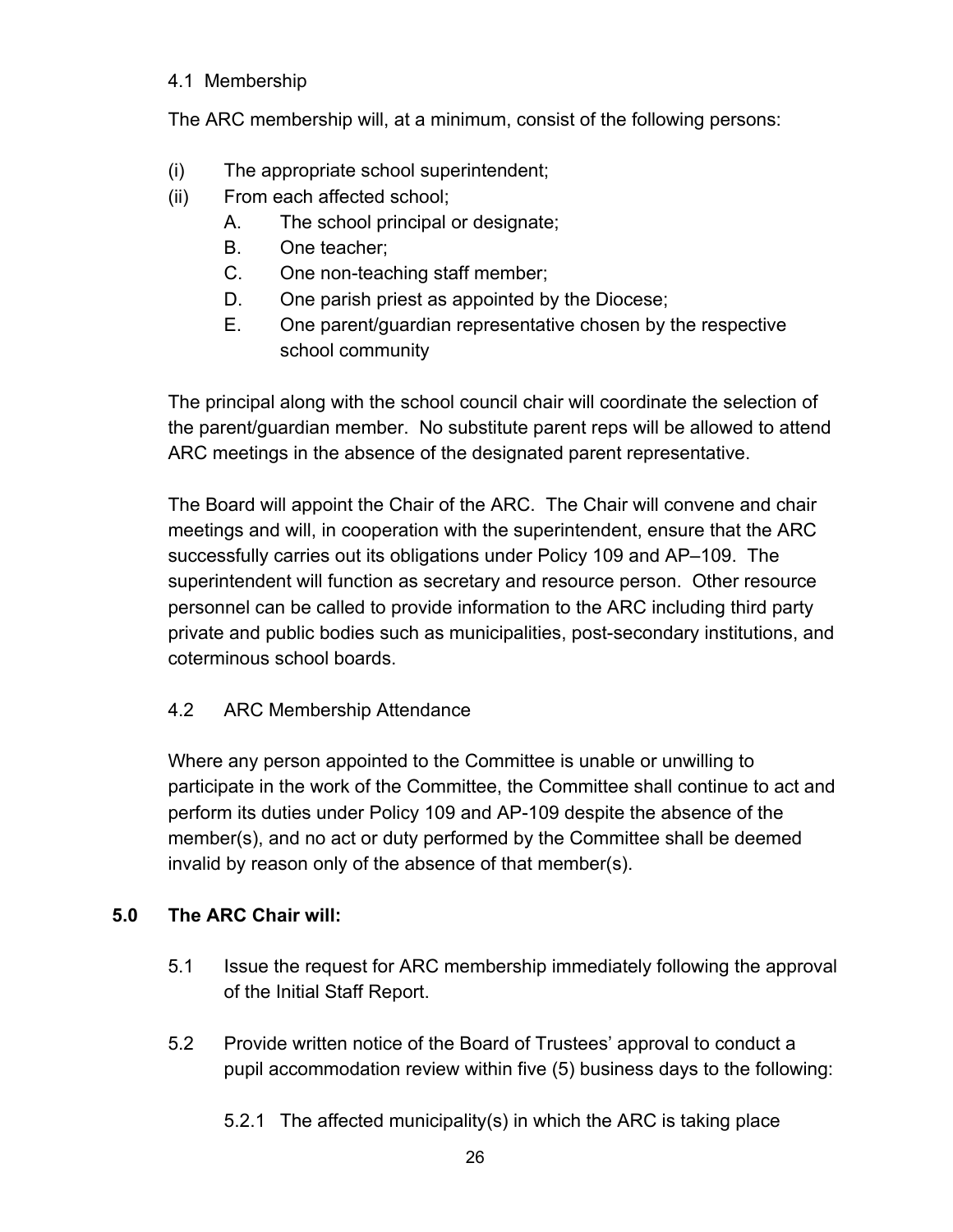through the Clerks Department;

- 5.2.2 The Regional Municipality of Northumberland County through the Clerks Department;
- 5.2.3 The Director of Education at the Kawartha Pine Ridge District School Board;
- 5.2.4 The Director of Education at the Conseil scolaire Viamonde;
- 5.2.5 The Director of Education at the Conseil scolaire de district catholique Centre-Sud;
- 5.2.6 The Ministry of Education through the office of the Assistant Deputy Minister of the Financial Policy and Business Division;
- 5.2.7 Other community partners that expressed an interest to the Board prior to the pupil accommodation review.
- 5.3 Publish the list of all proposed meeting dates as part of the Initial Staff Report subject to the Board of Trustees' approval to conduct a pupil accommodation review to all of the groups identified in administrative procedure.
- 5.4 Identify and confirm the membership of the ARC by May 2017.
- 5.5. Conduct an orientation meeting of the ARC members. The orientation meeting will address:
	- 5.5.1 Pupil Accommodation Review Policy and Administrative Procedure;
	- 5.5.2 Initial Staff Report to the Board of Trustees;
	- 5.5.3 Mandate and Role of the ARC members.
- 5.6 Arrange for single and upper-tier municipalities as well as other community partners that expressed an interest prior to the accommodation review to discuss and comment on the recommended option as presented in the school board's initial staff report.

## **6.0 ARC Meetings**

- 6.1 Meetings of the ARC will be open to the public. Members of the public attending committee meetings are expected to act with decorum and in a manner that respects the work of the committee. Individuals or groups that disrupt the committee proceedings may be asked to leave.
- 6.2 The first public meeting no less than thirty (30) business days after the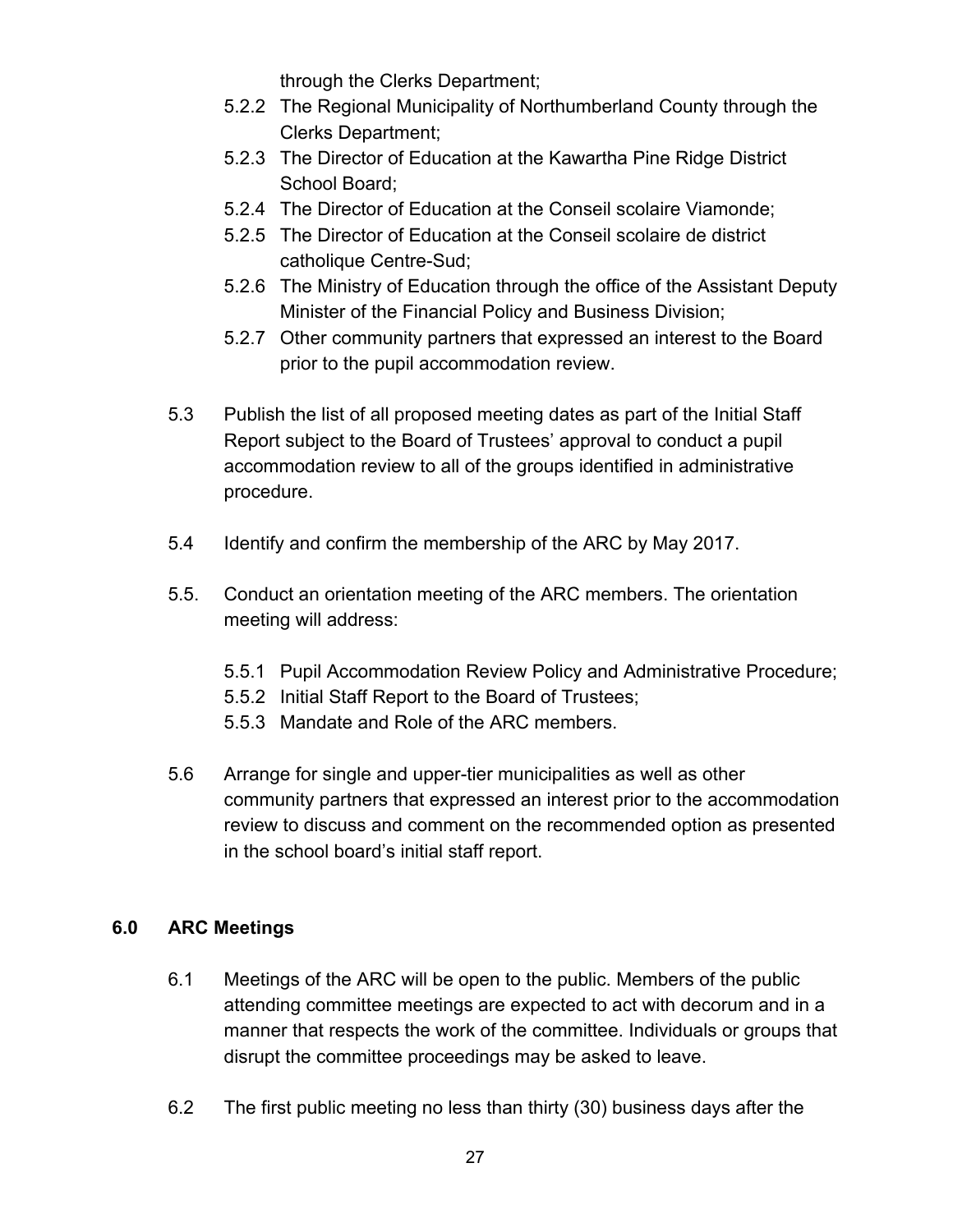Board of Trustees' approval to conduct a pupil accommodation review.

- 6.3 The final public meeting no less than forty (40) business days after the first public meeting.
- 6.4 The Final Staff Report will be prepared and posted no fewer than ten (10) business days after the final public meeting.

## **7.0 Public Meetings**

- 7.1 A public meeting is an open meeting with the purpose of sharing relevant information with members of the public and soliciting feedback. The meeting may take on a variety of formats including, but not limited to, a presentation, question/answer period, open house, workshop, or small group discussions.
- 7.2 A minimum of two (2) public meetings are required. This meeting will be facilitated by Board staff. ARC members will be required to attend.
- 7.3 The public meeting will be advertised in advance using a variety of methods (e.g. posted on website, notice in school newsletter, notice sent home with students at the affected schools, etc.).
- 7.4 Trustees are encouraged to attend all public meetings.

## **8.0 Definitions**

**Accommodation option** – The proposed reorganization of a school or schools under review which may result in program changes, grade configuration changes, boundary changes, closure of a school or schools, the repurposing of schools or any combination of the above.

**Accommodation review** – A process, as defined in the Board's pupil accommodation review policy and administrative procedure AP109, undertaken by the Board to determine the future of a school or group of schools.

**Accommodation Review Committee (ARC)** – A committee, established by the Board that represents the affected school(s) of a pupil accommodation review, which acts as the official conduit for information shared between the Board and the affected school communities.

**ARC working meeting** – A meeting of ARC members to discuss a pupil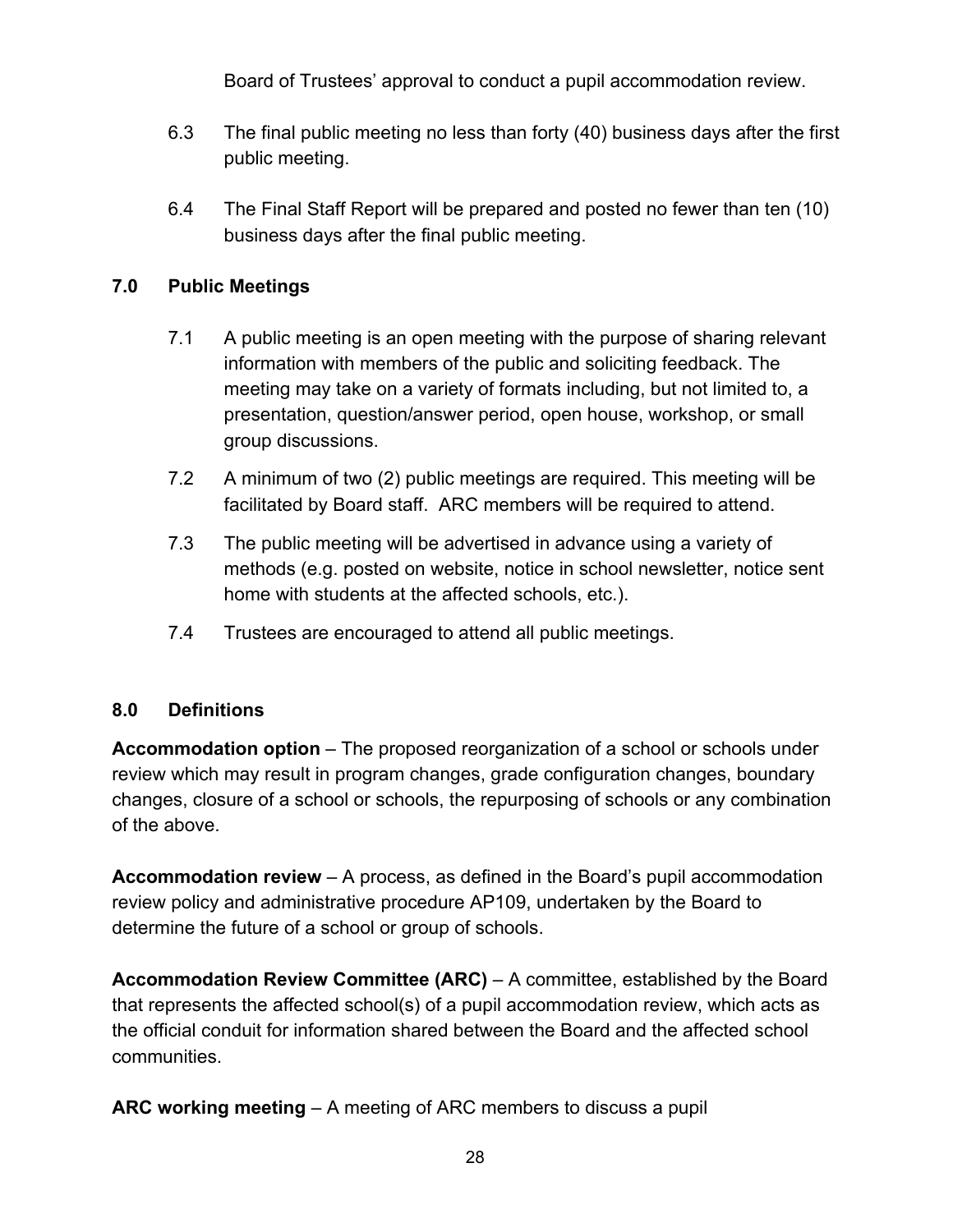accommodation review.

**Business day** – A calendar day that is not a weekend and statutory holiday. It also does not include calendar days that fall within school boards' Christmas, spring, and summer break. For schools with a year-round calendar, any break that is five calendar days or longer is not a business day.

**Consultation** – The sharing of relevant information as well as providing the opportunity for municipalities and other community partners, the public and affected school communities to be heard

**Facility Condition Index (FCI)** – A building condition as determined by the Ministry of Education by calculating the five-year renewal needs and the replacement value for each facility.

**On-the-ground (OTG) capacity** – The capacity of the school as determined by the Ministry of Education by loading all instructional spaces within the facility to current Ministry standards for class size requirements and room areas.

**Public delegation** – A meeting of the Board of Trustees where presentations by groups or individuals can have their concerns heard directly by the Board of Trustees.

**Public meeting** – An open meeting held by the Board to solicit broader community feedback on a pupil accommodation review.

**School Consolidation** - A school consolidation is the amalgamation of two or more school populations, In most cases, a school consolidation will results in the closure of one or more schools.

**School Information Profile (SIP)** – An orientation document with point-in-time data for each of the school(s) under a pupil accommodation review to help the ARC and the community understand the context surrounding the decision to include specific school(s) in a pupil accommodation review.

**Space template** – A Ministry of Education template used by the Board to determine the number and type of instructional areas to be included within a new school, and the size of the required operational and circulation areas within a proposed school.

**Integration Committee** – Following the decision to consolidate and/or close a school, the Board will establish a separate committee to facilitate the transition of students and staff. The transition of students and staff will be carried out in consultation with